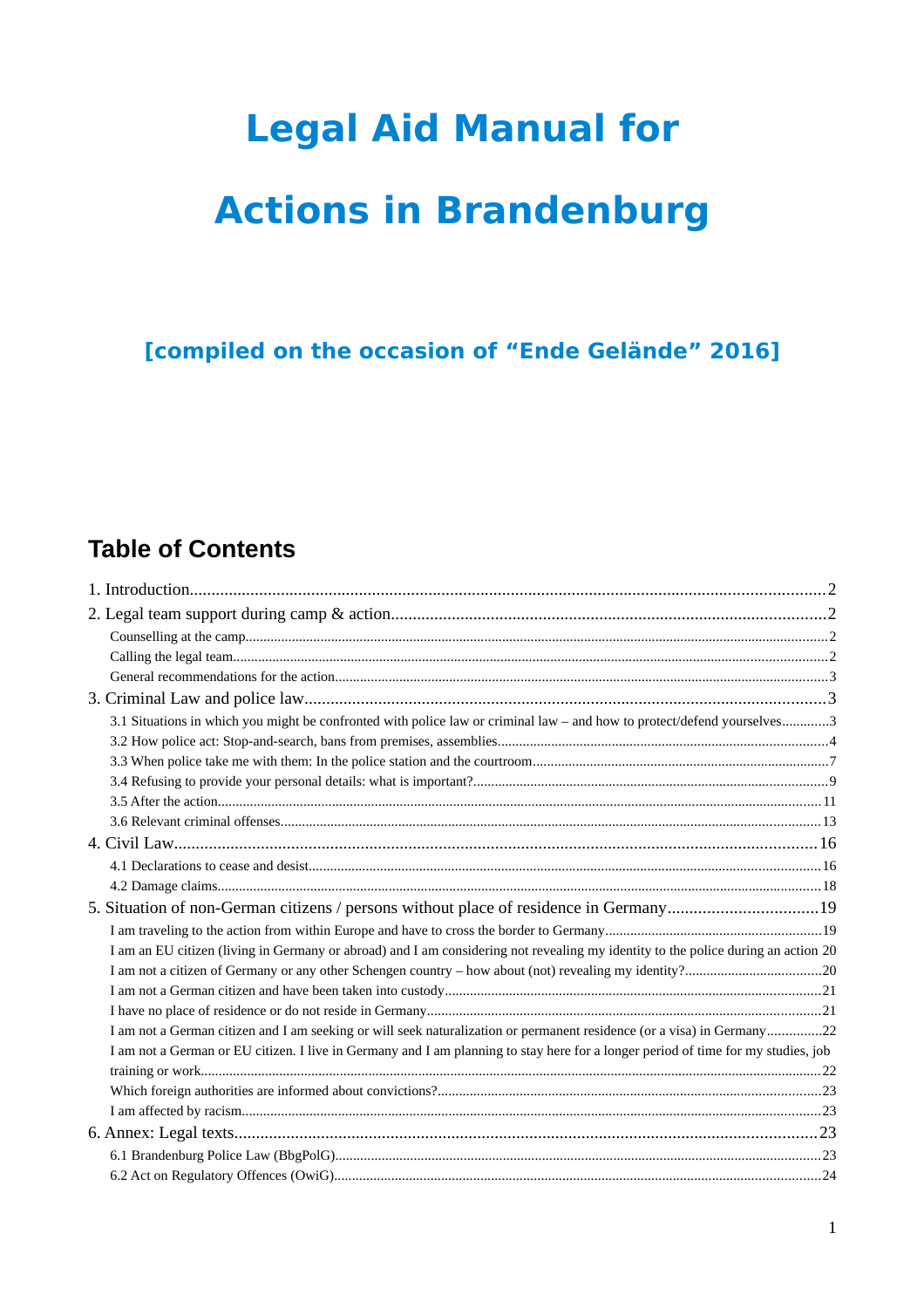# <span id="page-1-0"></span>**1. Introduction**

This manual is legal aid from activists for activists, focusing on the "Ende Gelände" action in 2016. It is based on an earlier version published by Anti-RRR, a local anti-repression structure from the Rhineland [\(http://antirrr.blogsport.de/\)](http://antirrr.blogsport.de/), and has now been updated and extended by the legal team for "Ende Gelände" 2016.

Anti-repression work is intended to support the resistance against the powers that be. It makes sense to deal with possible repressions beforehand, no matter what kind of action, whether state or civil law applies, to get to know the laws applying to the specific situation.

We see repression as a means to apply political pressure which we need to resist together. Repression seeks to isolate and intimidate us, which is why it's important for us to emphasize:

We act in solidarity! No one is left alone!

# <span id="page-1-3"></span>**2. Legal team support during camp & action**

For the duration of the camp and the action, there will be a group of people who have taken preparations to deal with repression.

# <span id="page-1-2"></span>**Counselling at the camp**

The legal team tent will be open all day for counselling. Please don't hesitate to approach us with your questions. We can talk to you in English or German; for other languages we will try to organize translation if needed. But of course we cannot promise to have satisfactory answers to each and every question, especially if they happen to be particularly complicated.

We will also hold info events on Thursday and Friday.

# <span id="page-1-1"></span>**Calling the legal team**

The legal team will be available by phone 24/7 during both camp and action. We will publish the number before the camp starts so you can also reach us on your way there.

Please call the legal team if you have been arrested or seen that somebody else was arrested. Or when other important things occur. If in custody, you have the right to make two phone calls. Please use one of them to contact the legal team.

#### **This is what you should tell us:**

- $\checkmark$  Your name (or alias)
- ✔ What happened (i.e., where and when you or others were arrested) (**NOT**: What you actually did or didn't do)
- $\boldsymbol{\checkmark}$  Where you are held in custody
- $\boldsymbol{\checkmark}$  What they are accusing you of
- $\boldsymbol{\checkmark}$  How you are
- $\vee$  If more people were taken into custody along with you (please only provide names of people who already have identified themselves to the police)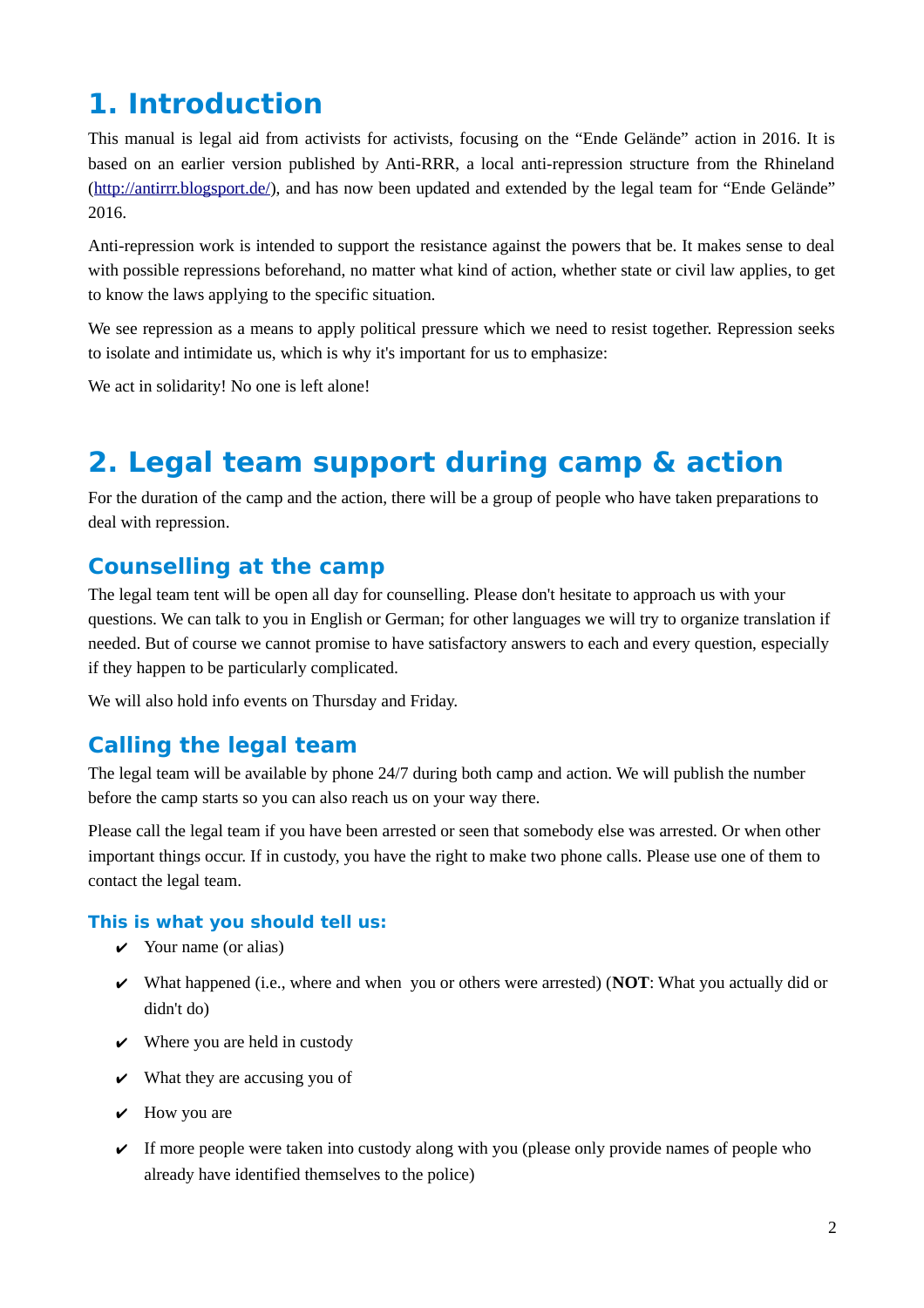### **Things you should NOT! tell us:**

- ✗ What you really did or didn't do
- ✗ Your name, in case you want to stay anonymous vis-à-vis the authorities
- ✗ Which other people were involved, but not arrested

The legal team will establish contact with lawyers and make sure that they get in touch with you if you are facing accelerated procedures and/or the police are trying to detain your for a longer period. We will also try to organize people who will pick you up and welcome you upon your release from the detention center/police station. We will make sure that nobody is forgotten!

➔ **As soon as you are free again, call the legal team to let us know!**

# <span id="page-2-2"></span>**General recommendations for the action**

- → Talk about what should happen if someone from your affinity group gets taken into custody for a longer period of time (bring medication, take the dog for a walk, call mom, call in sick for work etc.).
- → Take stuff you need, such as medication, with you. Do not take stuff you don't need (address books, notes, cell phone with registered numbers etc., letters addressed to you in your coat pocket, valuables you don't absolutely need) so nothing gets lost and relevant information is not presented to the police.
- ➔ If you consider bringing a camera, please observe the "Ende Gelände" photo policy (which will be communicated at the camp) and remember that there will be professional photographers who will publish their high-quality pictures online in line with the photo policy to protect participants' privacy, so you won't need your camera to produce souvenirs.

#### **...and wherever you are:**

# **No testimony when talking to law enforcement authorities!**

**Don't say anything about the case; also, don't say what you did not do!**

**If you can't be silent, sing a song ;-)**

# <span id="page-2-1"></span>**3. Criminal Law and police law**

# <span id="page-2-0"></span>**3.1 Situations in which you might be confronted with police law or criminal law – and how to protect/defend yourselves**

Political actions are supposed to change something that is not good as it is. Or create something new. Or sometimes protect something that would otherwise take a turn for the worse. But if we want to keep working on our dream and act on changing the existing conditions, we need to learn to deal with whatever is there to stop or intimidate us.

We need:

- $\triangleright$  courage and creativity instead of fear and powerlessness in the face of state power
- $\checkmark$  ideas on how to be successfully politically active and stay on the offensive despite the repression,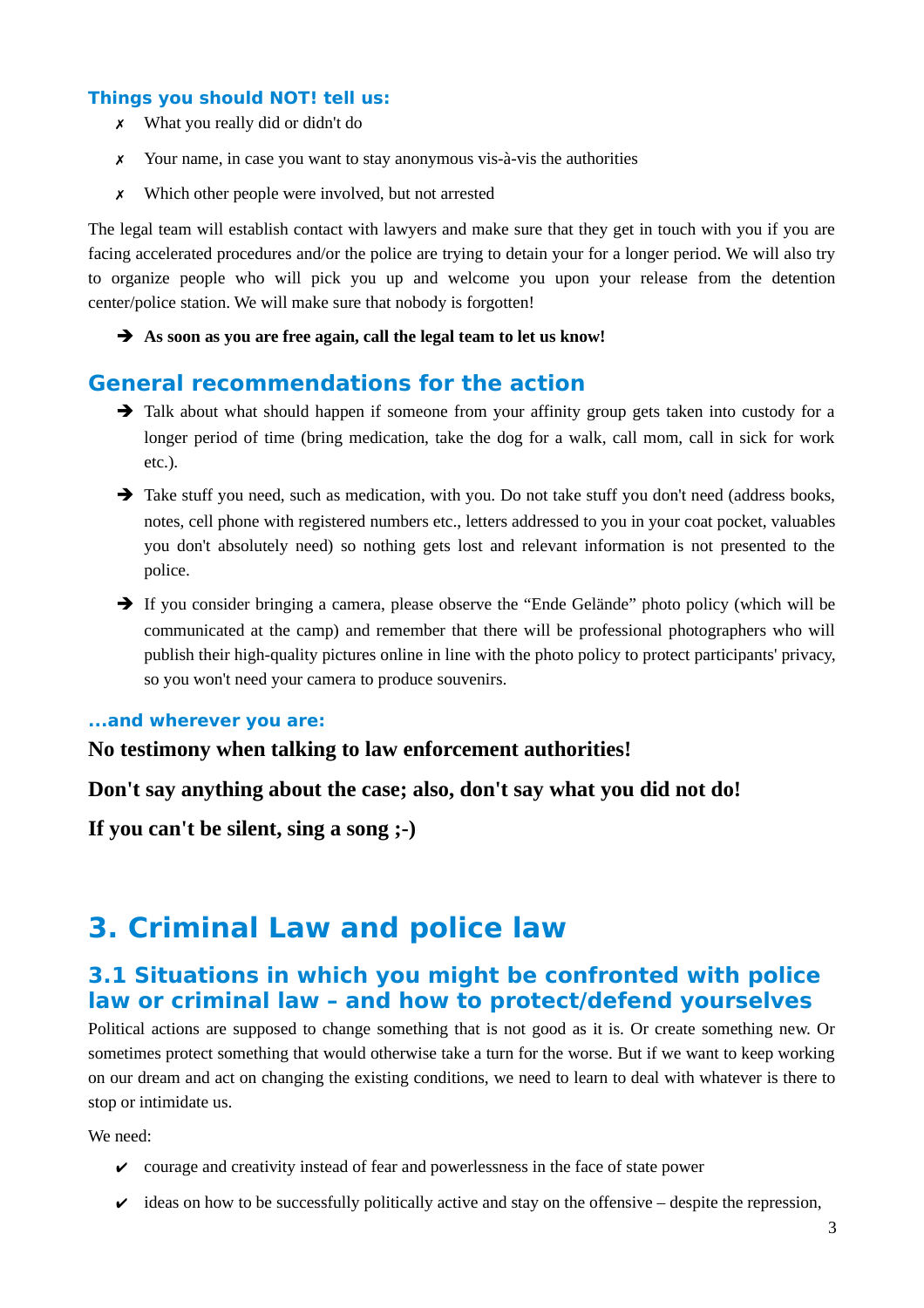and sometimes maybe even because of it!

 $\triangleright$  protection from persecution and penalty!

Dare to empower yourselves. Cooperate with others, support one another! You are neither weak nor alone if you don't want to be!

### **Which rules are set by the powerful?**

The repression we face is actually based on surprisingly few laws, as most of the thousands of laws and norms do not directly affect us.

- **Police Law**: The law governing police action is set by the states (in our case: Brandenburg). An exception to this is the federal police (Bundespolizei) which deals with borders, airports and railways. The police law defines what "legal" police behavior is and how police can secure law and order. This means police laws are preventative in nature, i.e. aimed at preventing crime.
- **Criminal Law**: When a criminal offense has been committed or the police suspect someone of having commited a criminal offense, criminal law becomes relevant. It consists of two major and a couple of minor laws that are the same everywhere in Germany. The first one of the major laws is called *Strafgesetzbuch* (StGB) or penal code. The code defines what is a criminal offense and which offense is to be met with what penalty. It also contains the clauses that are most often used against political activists (see more about this below in section 3.6). Another important law is the so-called *Strafprozessordnung* (StPO) – the Code of Criminal Procedure – which defines how a criminal offense is prosecuted. The StPO is repressive in the sense that it is aimed at investigating and prosecuting criminal offences. In addition, the Act on Regulatory Offences deals with administrative offenses, e.g. if you do not provide your personal details to police.
- Some other laws can affect your political actions. In particular, the law governing **assemblies** (*Versammlungsrecht*) is important. It works for and against activist: It does define additional criminal offenses but at the same time it can liberate you from laws that affect you outside of legal assemblies (see section 3.2 below).

If "we" do not comply with legal rules, then repression is quick to come. But ironically, especially those who are supposed to enforce the law break it most regularly. Therefore, if you read this text please do not expect to be able to fully anticipate police and state behavior as if they always followed their own rules. Prepare yourself for situations in which they don't. You might then see that this is not purely negative for us. It is, however, important not to just rely on laws. Be creative during the action (and afterwards) to protect yourselves!

# <span id="page-3-0"></span>**3.2 How police act: Stop-and-search, bans from premises, assemblies**

Your encounters with state forces can take different forms. They could have consequences that are disagreeable for you. For many political actions one would prefer to not even get in contact with police and the state. Whether you make that happen with the help of good camouflage, under cover of night, or by running fast, is up to your imagination.

The following are tips in case you do have to  $-$  intentionally or by surprise  $-$  deal with police. First and foremost: Whatever you do – **do NOT give testimony** regarding the action, other actions, yourselves, your political structures, your friends or anything else! The police are not our friends in these situations. They do collect data and material to use against you, your friends and others (more information concerning the refusal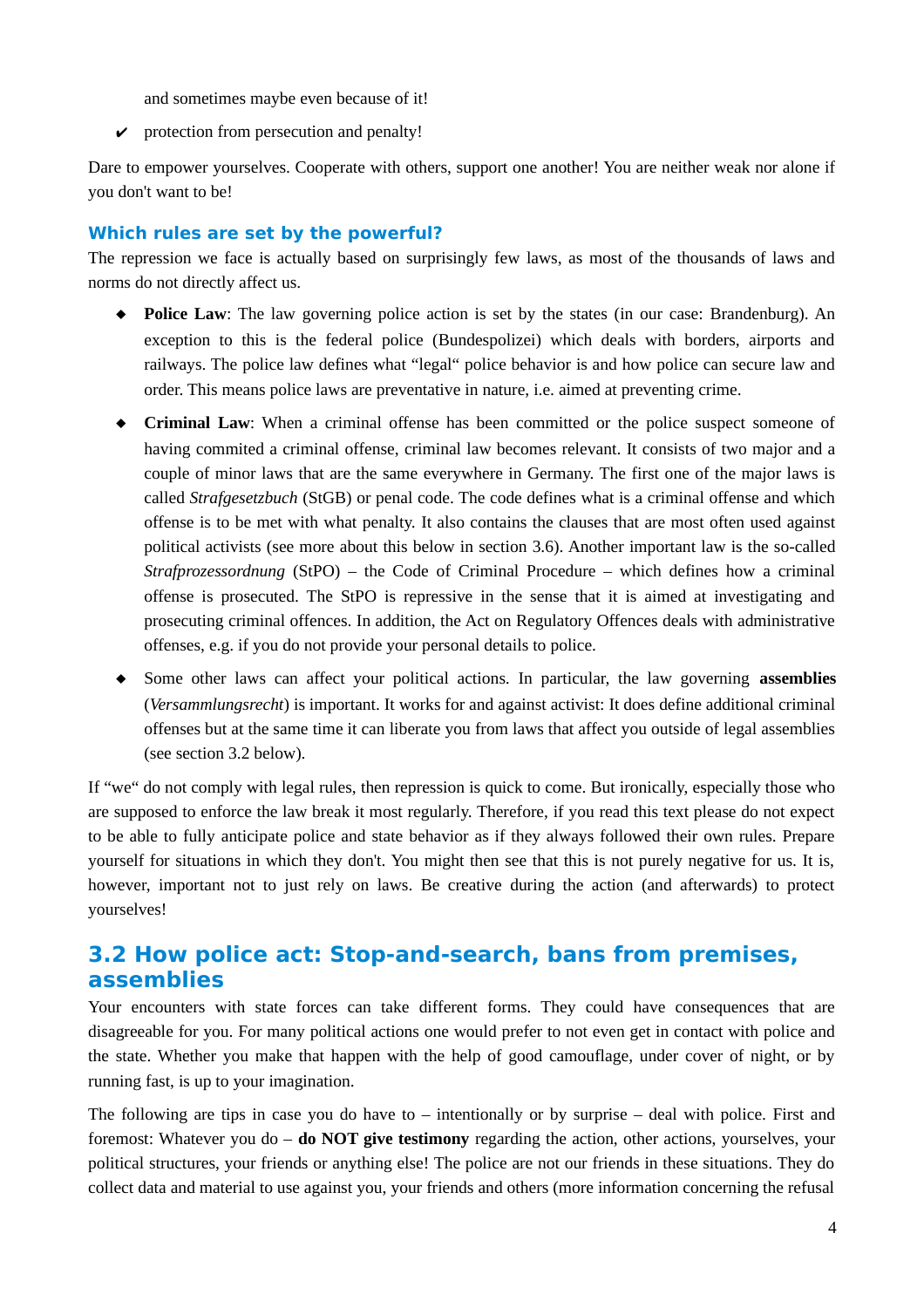to give information below).

#### **Face to face with the law**

At some stage it happens: You are facing the police. Formally, they have a lot of power over you, even though they have to abide by some laws as well. In every scenario, there are legal specifications regarding police action. For example, police "must" always act proportionately and choose the mildest of available means (at least, that's what the law says). If police act unlawfully, oftentimes you have to subordinate to them anyways, but afterwards you can file an objection and sue them. This can be very useful: Resistance against enforcement officers is no longer an offense if police act unlawfully.

#### **Stop-and-search: getting your personal information and searching your bags**

More often than not, police "only" want your personal information. In this case you can choose between various options (for people who have no German passport, see also section 5):

- **Provide your personal information**: According to the law you must indicate your first and second name, address, date and location of birth, nationality, family status and a vague description of your profession. They can obtain most of these details from IDs (at least, from German IDs) which they will want to see. If you are not carrying your ID, they will want you to provide the same information orally. You do not have to provide more than these details.
- **Provide your personal details, but do so in a creative way**: For example, do an ID mix-and-match: If you are a group of people you can also collect and mix your IDs and give them to the police like a stack of cards. They will find out who is who certainly, but you are showing them that you will not simply do whatever they ask you to and deal with the situation proactively.
- **Refuse to provide your personal details** (just like this or in a creative manner): Not providing your personal details is an administrative offence (*Ordnungswidrigkeit*). How much this will cost will also depend on your personal situation (e.g. income), but for example in Berlin there were cases where people had to pay about 200 Euros. What is often more annoying is that police can detain you for several hours to ascertain you identity. In the state of Brandenburg they can detain you for up to 12 hours according to § 20 (2) of the Brandenburg police law (see section 3.4 below on refusing to provide your personal details).
- ◆ In any case do file an **objection** (simply say so and demand that your objection be written down ideally in the presence of a witness).

**Searches**: Oftentimes, police also want to search your bags and pat you down, e.g. to in order to look for dangerous objects. If you are suspected to have committed a criminal offence this is based on some clauses in the above-mentioned law called StPO; however, police law also allows the police to search you under certain conditions.

#### **Options, Risks and Chances during personal searches:**

- $\rightarrow$  Empty your bags theatrically, e.g. as a fashion parade ("what is this? Ahhh ... let's take a close look …" : Not illegal, but police might be really annoyed and angry (which is not necessarily bad). It creates opportunities to not show something or to let something disappear.
- $\rightarrow$  Take something small and insignificant then act shocked and throw it away police might be distracted, giving you options to not show something that is indeed significant.
- → Again: Always file an objection (simply demand that your objection is written down, ideally in the presence of witnesses).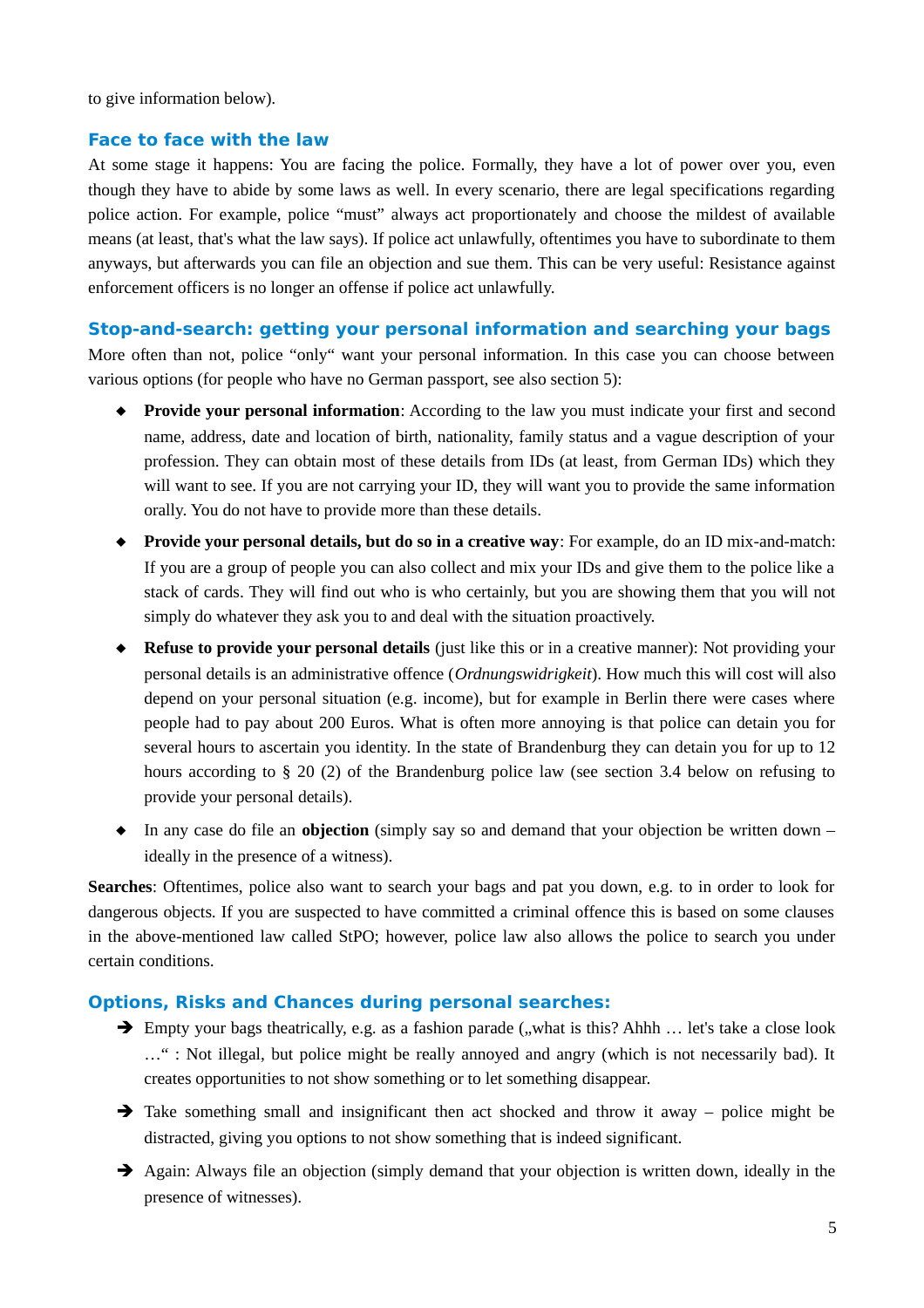#### **Bans from premises: They don't want me here**

If police are annoyed by you or they want you gone for any other reason, banning you from the premises is the more lenient means as compared to detaining you. Bans from premises are really common – often times they are confusing and spatio-temporally unspecific. Often they are a result of the police being angry and are linked to other ways of trying to intimidate you. They are normally communicated orally only, which is legal. When a ban is communicated only orally, this can also have some advantages: after all, it might be very difficult for you to understand what police are saying if at the same time there is loud shouting of some slogans or the samba players are hitting their drums with passion….

Like other police measures, bans are not always lawful – there might not be sufficient reason or the ban may be too unclear. Unfortunately, one can sue against an illegal ban only afterwards and has to comply with that unlawful ban for the time being. If you do not comply with the ban, police can take you into custody. This would also be unlawful if the ban is unlawful in first place – but that does not really help you in this situation. Therefore, it is better to perform actions on the street or in the field in a manner that complicates an orderly and effective pronunciation of a ban on the part of the police (e.g. by creatively withdrawing and coming back time and again)

#### **Options in case of bans from premises:**

- ➔ File an objection (ideally in the presence of witnesses)
- → As always: No testimony, not even "but I didn't do ..."

Note: While there is an assembly (e.g. demonstration) going on, the above rules on bans do not apply (see section below on assemblies).

# **Right of assembly supersedes police law: demonstrations are a special situation**

There are a few particular legal rules on demonstration, vigils etc. – they come within the purview of the law on assemblies (*Versammlungsgesetz*). The state of Brandenburg does not have such a law of its own, meaning the federal law will apply.

An assembly is defined as a group of several people who have come together for the common purpose of publicly forming and manifesting an opinion. An assembly can also gather spontaneously.

The law on assemblies supersedes general police law; this means that as soon as the law on assemblies applies, the **police no longer have the options they normally have**, e.g. according to the police law of Brandenburg. For example, the police cannot ban participants of an assembly from the premises or take them into custody; for this to happen, the assembly needs to be dispersed or individual participants must be excluded from it. Either of these options are only permissible under certain conditions. Mistakes during the registration procedure of a public assembly are not a reason to disperse or prohibit a demonstration. At the most, the leader might be in trouble. A demonstration remains a demonstration as long as it is a public manifestation of opinion by a group of people. It can only be dispersed when it generally or predominantly poses a threat to public security and order.

Unfortunately, announcing a public assembly also brings disadvantages, otherwise registering an assembly would always be a good idea. However, there are certain **restrictions** resulting from the law of assemblies. The most important ones are:

If the police disperses a demonstration, everyone has to leave the place.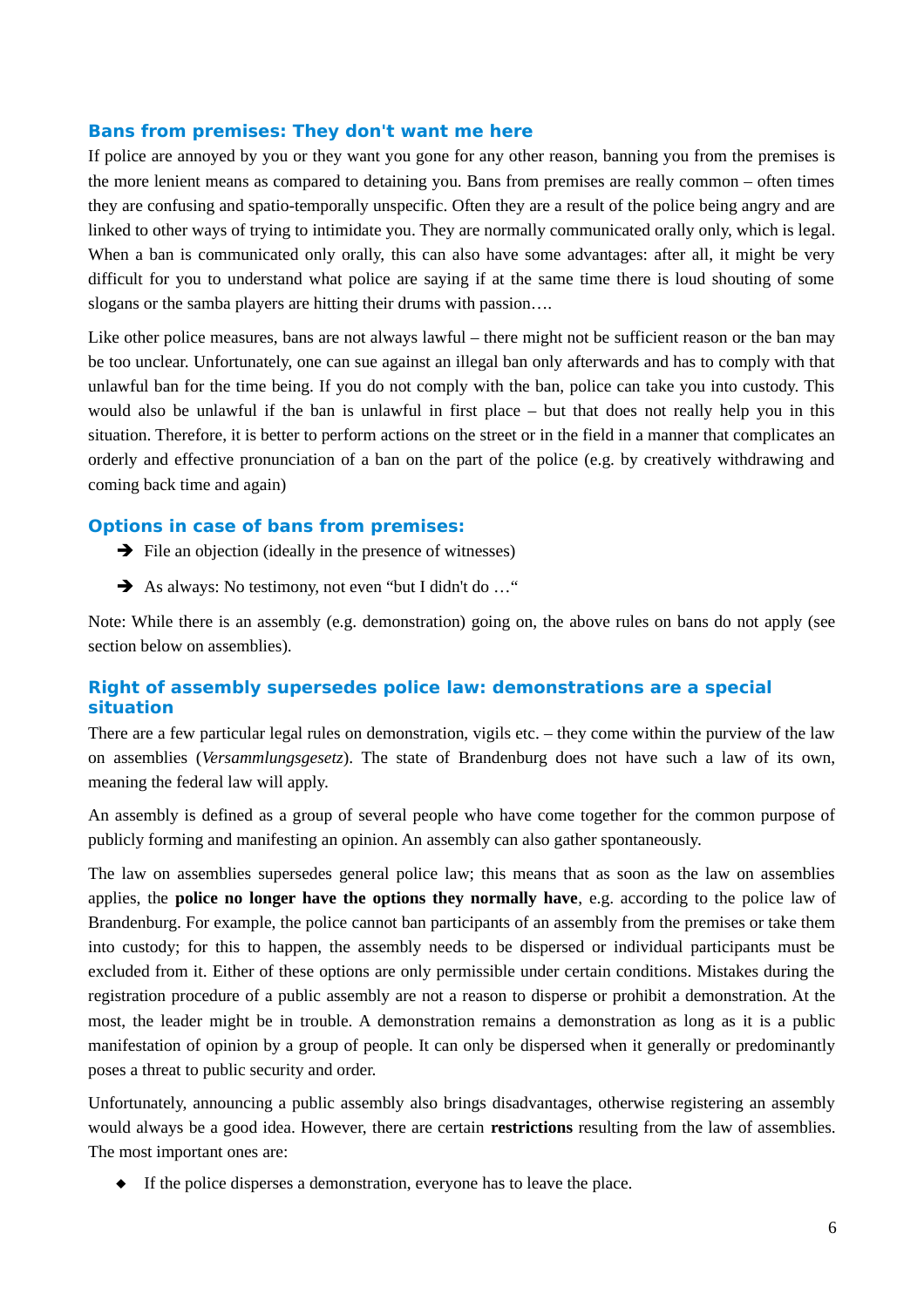- It is prohibited to disguise/cover one's face during demonstrations for the purpose of rendering oneself unrecognizable to the police. However, there may be other reasons for covering your face, e.g. you maybe need a mask to protect yourself against coal dust. Non-compliance with the prohibition to cover one's face in a demonstration is a criminal offense; if prosecuted, the penalty imposed would normally be a fine.
- Passive armament (holding on to each other, lock-ons, protective gear) is prohibited. Again, violating that prohibition is a crime, leading – if prosecuted – normally to a fine.
- Every assembly needs a formal leader. Besides this leader, marshals are required most of the times. They have to follow the leader's instructions.

Adding to those four points, the process of formal registration with the authorities may hinder creative action. These restrictions may be tackled with even more creativity.

You can use the specific features of the law of assembly in certain situations. For example, it is possible in principle to announce a spontaneous demonstration if police are banning people from the premises. As long as the assembly lasts, participants cannot be taken into custody. However, a spontaneous assembly cannot take place on private ground without the consent of the owner – so this does not help you in a coal pit. Moreover, for an assembly to take place someone would have to be the "leader" of that demonstration and provide his/her personal details to the police.

### **If assemblies are dispersed:**

Emphasize the positive effects of it: be happy about the dispersal, inform everybody that now they can do whatever they want, wherever they want and that actions like disguising oneself or lock-ons are legal again. In fact, the police would rather that all people stay at one demonstration.

# <span id="page-6-0"></span>**3.3 When police take me with them: In the police station and the courtroom**

#### **Custody and arrest**

It is important to be clear on whether police are seeking to take someone into custody on the basis of police law, in order to prevent crimes from happening, or whether they are seeking to arrest someone who is suspected of having committed a crime already; the latter is based on provisions in the Code of Criminal Procedure (StPO). From a legal point of view, being taken into police custody and being arrested are hence two different things – with different legal requirements and consequences – even though the immediate practical result is the same in both cases: police is detaining you.

The police law sets rules regarding occasion, procedure, being brought before a judge and the maximum duration of **custody**. You can find the relevant clauses from the Brandenburg police law in the annex to this booklet. Generally, police can take a person into custody for specific reasons set out in the law (see for details § 17 of the Brandenburg police law). In Brandenburg, the following applies:

 A reason for taking people into custody that is particularly relevant in the context of political actions is that custody is necessary to prevent the immediate commission or continuation of a crime or to enforce a ban from the premises as specified. In such cases, police may keep you in custody until the end of the day following the day on which they have detained you. For example, if you are taken into custody at 13h on a Saturday, you must be released by Sunday at midnight. An exception to this is if a judge decides that you need to stay longer, for a maximum period of four days, in custody. However, this is only possible under certain conditions (see  $\S$  20 (1) of the police law of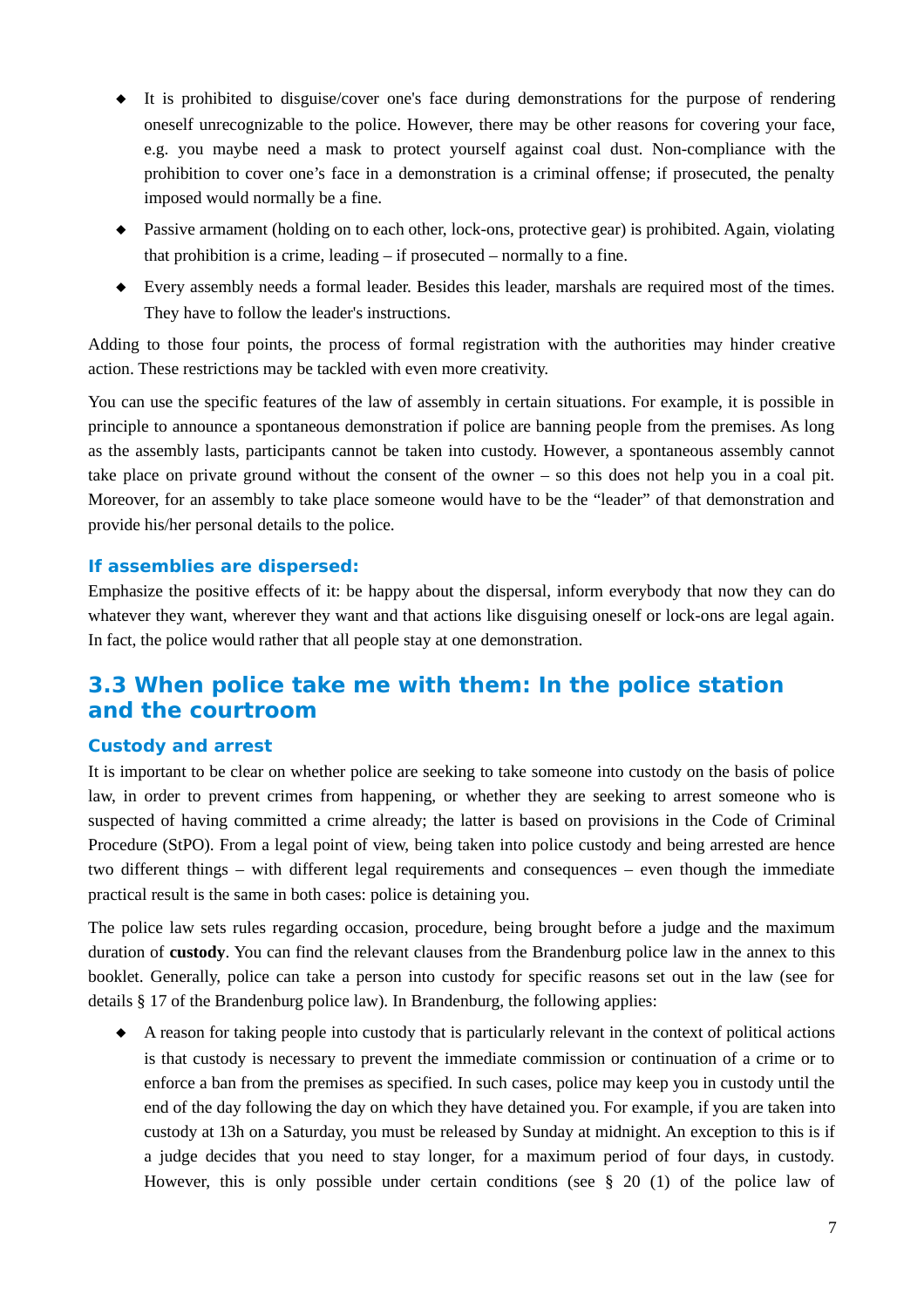Brandenburg, contained in the annex to this booklet).

 A further reason for why police may take you into custody is to ascertain your identity if you decide not to provide your personal details upon request. In this case, they may keep you in custody for no longer than 12h (§ 17 (2) of the police law of Brandenburg).

In police custody, you have certain **rights** (for specific details concerning non-Germans, see section 5):

- $\checkmark$  You must be informed on why you have been taken into custody.
- $\checkmark$  You may call a legal counsel and a person of your choice (e.g. the legal team).
- $\checkmark$  If you are in need of medical treatment, police must ensure that you receive such treatment.
- $\checkmark$  If you are in custody for a longer period of time, they will need to provide meals and something to drink and you are allowed to use the toilet.

According to the Code of Criminal Procedure, police may **arrest** someone even before a court has imposed a sentence, if the person concerned is suspected to have committed a crime and certain additional requirements are fulfilled. Among these are that the person suspected of a crime is likely to attempt to try to escape or to tamper with evidence (e.g. by destroying it). If one is arrested for one of these reasons until a criminal court has taken a decision, this is called **pre-trial detention**. Pre-trial detention can last for extended periods of time, including several months, and must be based on a court order. We do not expect pre-trial detention orders in the context of an action of mass civil disobedience. For criminal offenses for which the statutory penalties (i.e. the penalties "on paper") are low, pre-trial detention is only possible under relatively restrictive conditions (an exception to this is if police cannot establish your identity).

Instead of putting people into pre-trial detention, judges and police sometimes try to demand money, i.e. a **bail**, from the accused. The legal basis for this is provided by § 127a of the Code of Criminal Procedure. Although bail is not often demanded, it has happened a few times in the metropolitan region of Cologne. These situations are hardly predictable. It is possible to pay immediately if you really want to leave.

However, it is always good to have a lawyer involved in such situation; if you are facing pre-trial detention this means that you are facing rather serious criminal charges and you should not try and face this situation without legal counsel. The legal team will have the phone numbers of lawyers whom we can contact during the action and if there is a need, we will find one for you.

Something that could also happen is a so-called **accelerated procedure**; this is a simplified and quick criminal trial procedure. If such a procedure is to be conducted, a judge can order a person to stay in pre-trial detention until the trial starts, but only for a maximum of up to a week. In such cases, a person might first be put into police custody and after this remain in detention until the trial starts. Again, it is a good idea to get a lawyer involved in this situation.

# **Options, Risks and Chances concerning custody:**

- ➔ Running away is not prohibited, but police may use force to prevent it.
- $\rightarrow$  As always: File an objection.
- $\rightarrow$  No testimony, no signatures even if they promise you amazing things. Annoy them if you want: Sing songs, do gymnastics, perform poetry loudly … "Don't bear testimony" does not mean act defensively and endure everything silently. You can at least make them not have a pleasant memory of your "visit" - it might help for the next time and can protect others.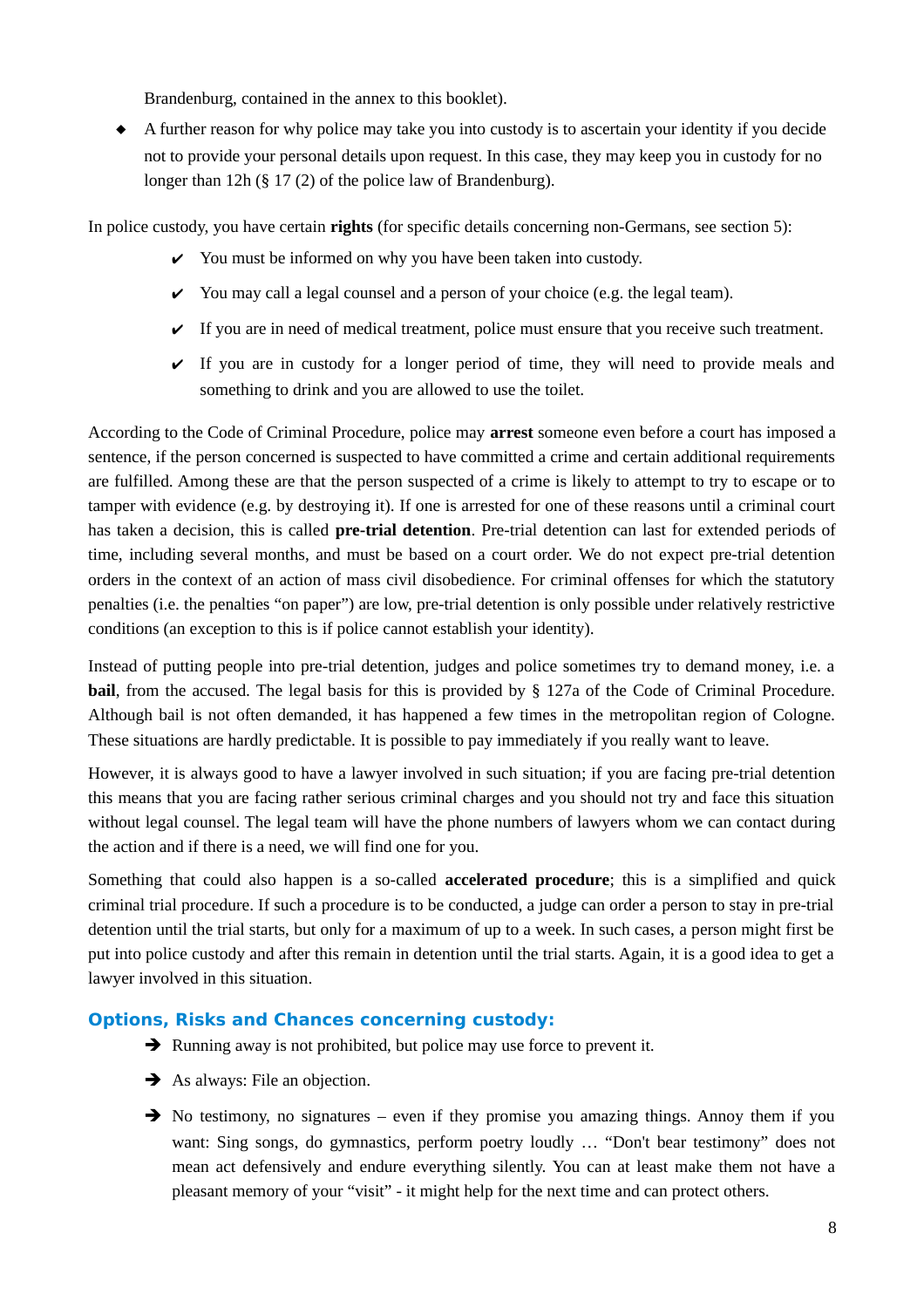# **Refuse to testify!**

The police always look for information such as the schedule of the specific action or general structure of the political movement. Big police departments have their own section for politically driven crime at their disposal. This is the so called Staatsschutz (State Protection Office).The Staatsschutz has nothing to do with any intelligence departments like the "Verfassungsschutz." The latter one hardly ever becomes visible but works undercover without the privileges of the police.

Now what? Don't testify! Even exonerating testimony (presenting evidence for your innocence) is dangerous.

# **EN** Refuse any testimony! But what is a testimony?  $\blacksquare$

A testimony is every detail about you, somebody else or any other facts. Even the negation of a question (such as: Were you at that place last night?) is testimony, because you tell them something about you. The reply might be right or wrong but it is testimony. Referring to the aforementioned question, the following reply would not be testimony: "Do we have a love affair or why do you want to know where I've been last night?" This requires a lot of practice. It is easier to not say anything, to sing a song, recite poems, act a certain drama role or ask the police how expensive such a nice uniform is. It is advisable to try and practice role-playing before. You can do that at a police station or in a police car – as done by the clowns army for example. Pay attention to accidental testimonies during such exercises.

Be resolute: No testimony, no signatures – you don't need any of it (and they neither). It is nothing but bluffing if they claim that you cannot leave without testifying or signing something. **Do not sign anything!**

When they release you from custody and give back your stuff they might ask you for a signature. You can refuse that signature. Usually they will tell you that you cannot take your stuff without the signature. Staying cool and not getting afraid might annoy the police the most. A good reaction would be: "Nice! If you send me all my stuff via post I don't need to haul it around." You could also write "abolish police" on the signature line. The main aim is to not feel powerless and show the police that it's no fun to arrest you (and others).

Police may only keep stuff under certain conditions, e.g. if objects have been used to commit a crime. They are not allowed to keep your personal belongings. In case they refuse to hand you back your things it is important that you have documents to show you are the owner (e.g. a receipt for an expensive camera). If you refused to give your ID in custody (see below), non-personalized receipts would be helpful since this enables others to pick up your stuff for you and your anonymity is not compromised by the need to get back your belongings.

# <span id="page-8-0"></span>**3.4 Refusing to provide your personal details: what is important?**

In 2015, a huge number of activists involved in "Ende Gelände" refused to provide their personal details to the police when apprehended in the pit. This created significant practical challenges to the police and effectively allowed everyone to occupy the pit for a longer period of time. We do not provide any specific recommendation on what to do. How Vattenfall (or a different company) and the police forces of Brandenburg will act when faced with a similar situation is very hard to predict.

What the state can do to people who refuse to disclose their identity is set down in police laws (of the states) and the (federal) Law on Regulatory Offences (*Ordnungswidrigkeitengesetz*). The legal basis allowing the police to establish your identity is §12 of the police law of Brandenburg. Accordingly, a person's identity can be established if this is needed to prevent a risk from materializing.

When you refuse to provide your personal details – or if it is considered necessary to prevent crimes from happening – you can be subjected to certain measures carried out with the aim of establishing your identity,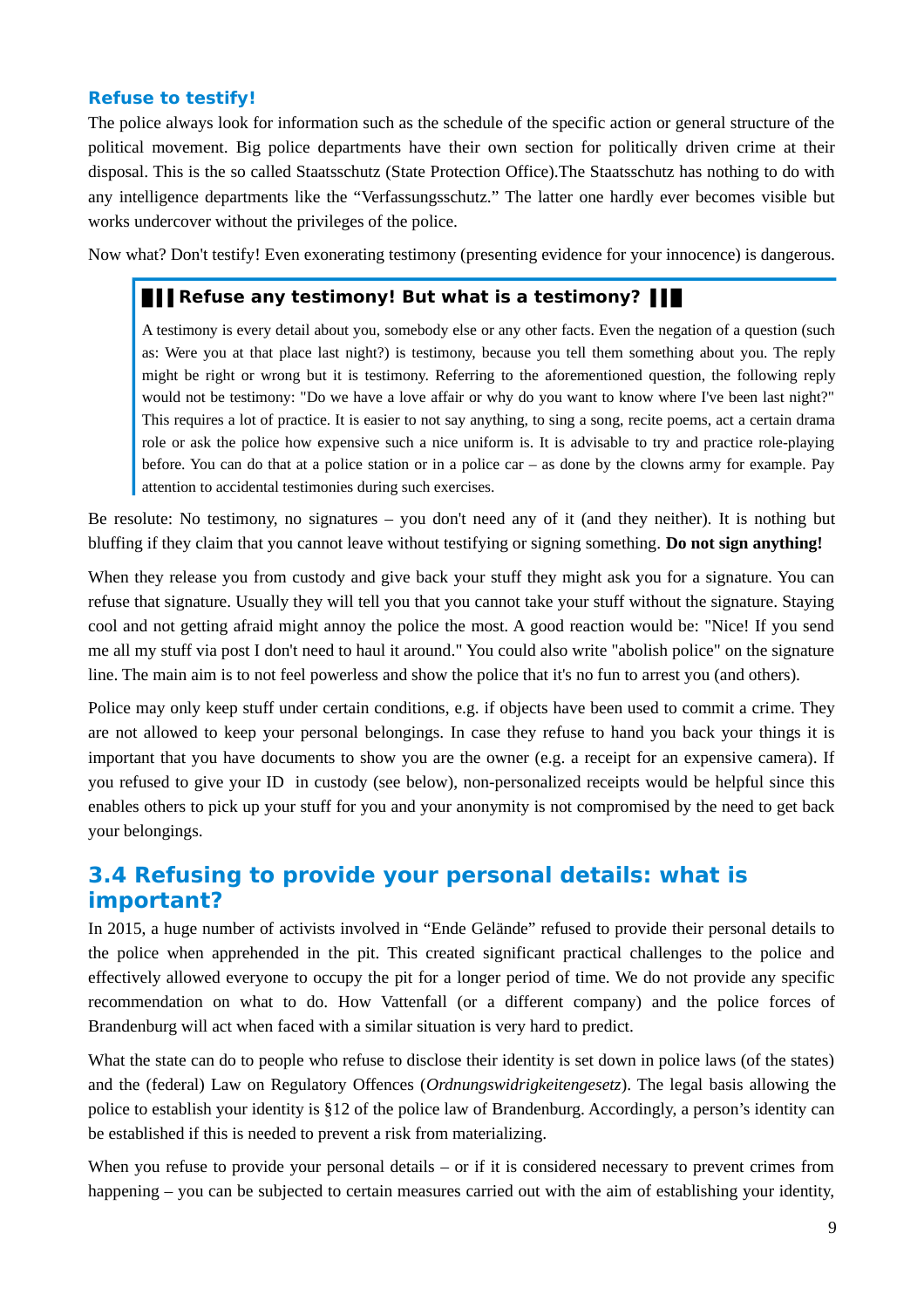referred to as **ED treatment** in German. The rules on what measures the police may take are contained in § 13 of the Brandenburg police law. The permissible measures include taking photos, fingerprints and hand prints and ascertaining certain physical features (e.g. measuring you). Whether conducting a DNA analysis (i.e. by taking a sample of your saliva) is legal for this purpose is controversial. But it is recommended that you object to such measures and, if you feel up to the task, not cooperate.

Measures to establish your identity are normally carried out when you are in police custody. However, there are no guarantees: during the last big "Ende Gelände" action in the Rhineland police only resorted to certain measures for establishing the identity of most of those participants who had refused to provide their personal details. After a body search, conducted with the aim of finding papers or objects allowing conclusions on the person's identity, only photos were taken.

People's approaches when subjected to measures carried out with the aim of establishing their identity are quite diverse. Some cooperate, others offer physical resistance. Indeed, it is difficult to measure you or take your photo if you do not cooperate, lower your head, close your eyes, distort your face, bend over, pull away your hands from the fingerprint template etc. In particular in the context of mass action the efforts required by the police to carry out measures aimed at establishing the identity of many participants can become quite substantial and may ultimately lead the police to give up. However, if you resist such measures this could also lead to them trying to force you, sometimes in a painful ways.

# **Advice**

- ➔ You should discuss with your affinity group whether or not you would want to provide your personal details to the police! Those who do might be separated from those who do not; so in order to ensure that no one is alone, it is good if at least two persons within an affinity group have the same approach.
- → If you do not want to be identifiable, pay attention to what objects you carry with you that might make you identifiable – an invoice with your address in your pocket, information on the glasses you wear – or your normal mobile which is almost an ID card.
- → Allegedly, putting several layers of super-glue on your fingertips is quite an effective means of making any fingerprints unusable.

# **Uncovered?**

If the authorities manage to identify a person who had refused to provide his/her personal details, that refusal can be sanctioned, because it constitutes a regulatory (or administrative) offence under § 111 of the Act on Regulatory Offences (*Ordnungswidrigkeitengesetz*). This is not the same as a criminal offence. However, you may have to pay an (administrative) fine (in addition to whatever consequences may result from other charges). The amount of the administrative fine may vary upon your personal situation; in Berlin, in some cases the amount charged for violations of § 111 is was around 200 euros; however, the statutory maximum is 1,000 euros).

Committing an administrative offence does not add to your criminal record; and an administrative fine will not be converted into days in prison if you do not pay. However, you can still be sent to detention in order to make you pay the fine. If you do not know whether you want to provide your personal details to the police, please **seek advice from the legal team**.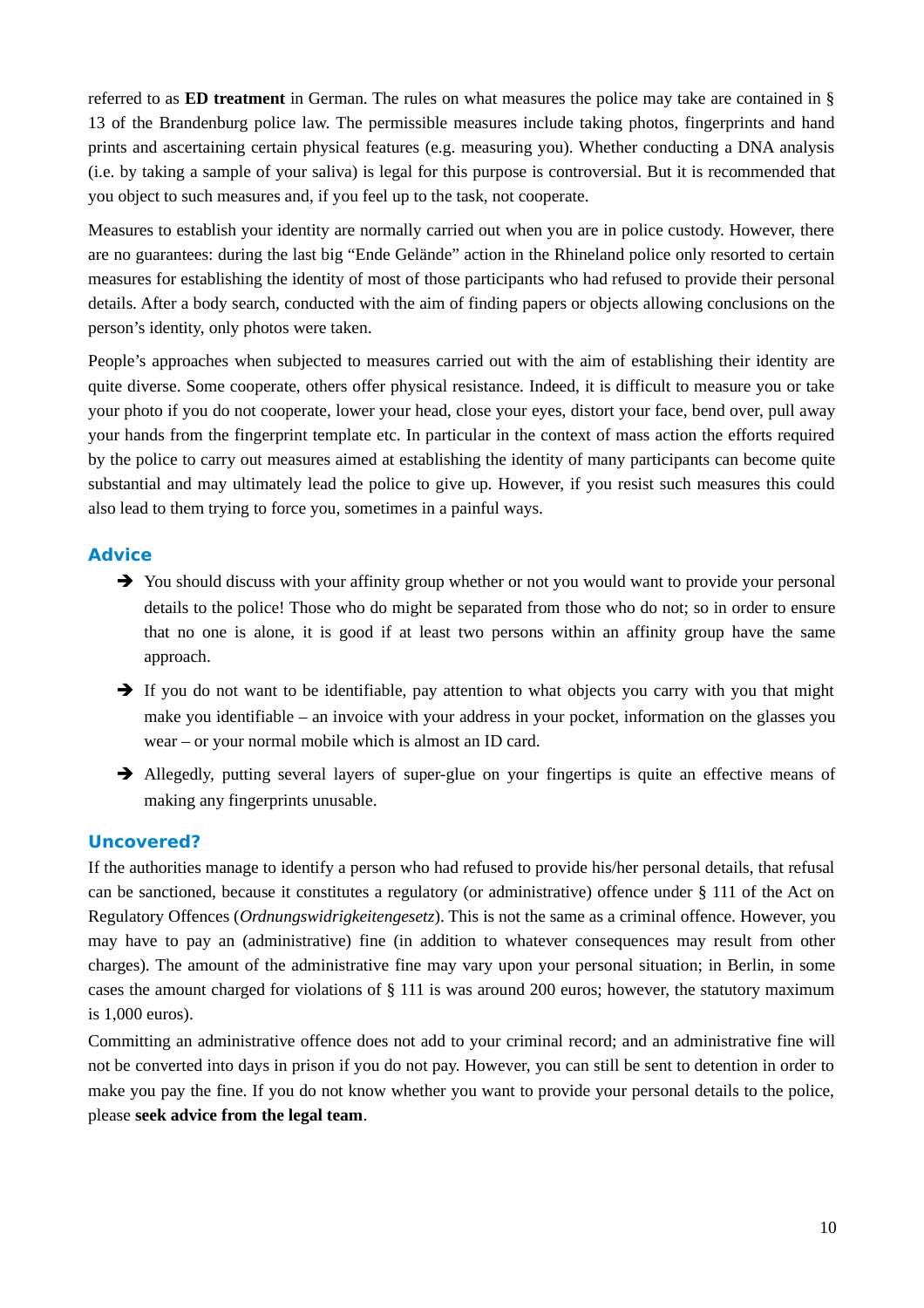# <span id="page-10-0"></span>**3.5 After the action**

# **Summons (Vorladung)**

Before initiating a criminal trial procedure, the police will normally try to interrogate you on whatever happened. You are not obliged to go to the police when summoned – and there is no good reason for you to go, either. If you go and talk to the police, that's normally only useful for them. Conversely, if the prosecutor's office summons you, you have an obligation to go (otherwise police can take you there by force). However, you do not have to say anything on what happened at the prosecutor's office, either – you just have to give your personal details.

#### **Penalty order (Strafbefehl)**

If everything goes wrong you might end up in criminal proceedings. Don't panic now. It takes quite a while until you are sentenced (if you get sentenced at all). So you have a lot of time to prepare for your case.

For less severe criminal offenses (e.g. the ones that we refer to below) and if the evidence is rather clear, German prosecutors and judges often use something called a "penalty order" (Strafbefehl). A penalty order is a document stating what you are charged with and imposing at the same time a certain penalty. Once you have received such an order, you have two weeks to file an objection. If you do not react within this period of time the penalty order will be the **final verdict**. That means:

- You are sentenced and have to pay a fine (or go to jail).
- You are considered to have a criminal record and the next time you will be punished harder. If you have to pay daily rates for more than 91 days (which is a relatively hefty sentence and unlikely for participating in an Ende Gelände style action) or get sentenced for the second time, this will be mentioned in your police clearance certificate. This might be of interest for job applications etc.
- Your right to refuse testimony as a suspect or a defendant does not exist anymore since your case is completed. In case other people are accused of the exact same crime you might be forced to testify as a witness. Your final verdict could hence become a problem for others as well.

Due to the enormous disadvantages there is hardly any reason to accept a penalty order. Even if you do not fancy long proceedings and you would rather just pay and accept all disadvantages: file an objection first. Afterwards, you can calmly rethink your further strategies, and in the meantime you cannot be forced to testify in trials against others. You also have the opportunity to access the files related to your case. If the pending case is to be continued you still have the possibility to withdraw your objection. This is possible until shortly before the trial. Usually no extra fees will be charged for this. If you do not withdraw the objection, proceedings resume. You have to go to the trial or be represented by a lawyer, otherwise your objection will be rejected.

# **█ ▌▌Access to files during the proceedings ▐▐ █**

Whoever is accused of a crime and hence in court has the right to access her\*his files - even without an attorney. It is important to make use of this right since this is the only way to find out what the police and prosecutor have investigated, know, plan to do etc. It is wrong to draw any conclusions on the proceedings merely based on your knowledge. The police investigate what they are interested in and what they think is important and the prosecutors bring charges according to what they think is right. And these are the only things you have to defend against. Nothing else matters and nothing else is the police's business. Hence: as soon as a case is taken to court or a court is involved in a decision, go there and access your files (or let your attorney do that). After having done that, think about your further strategy. Without access to the files, everything is just guesswork and therefore dangerous.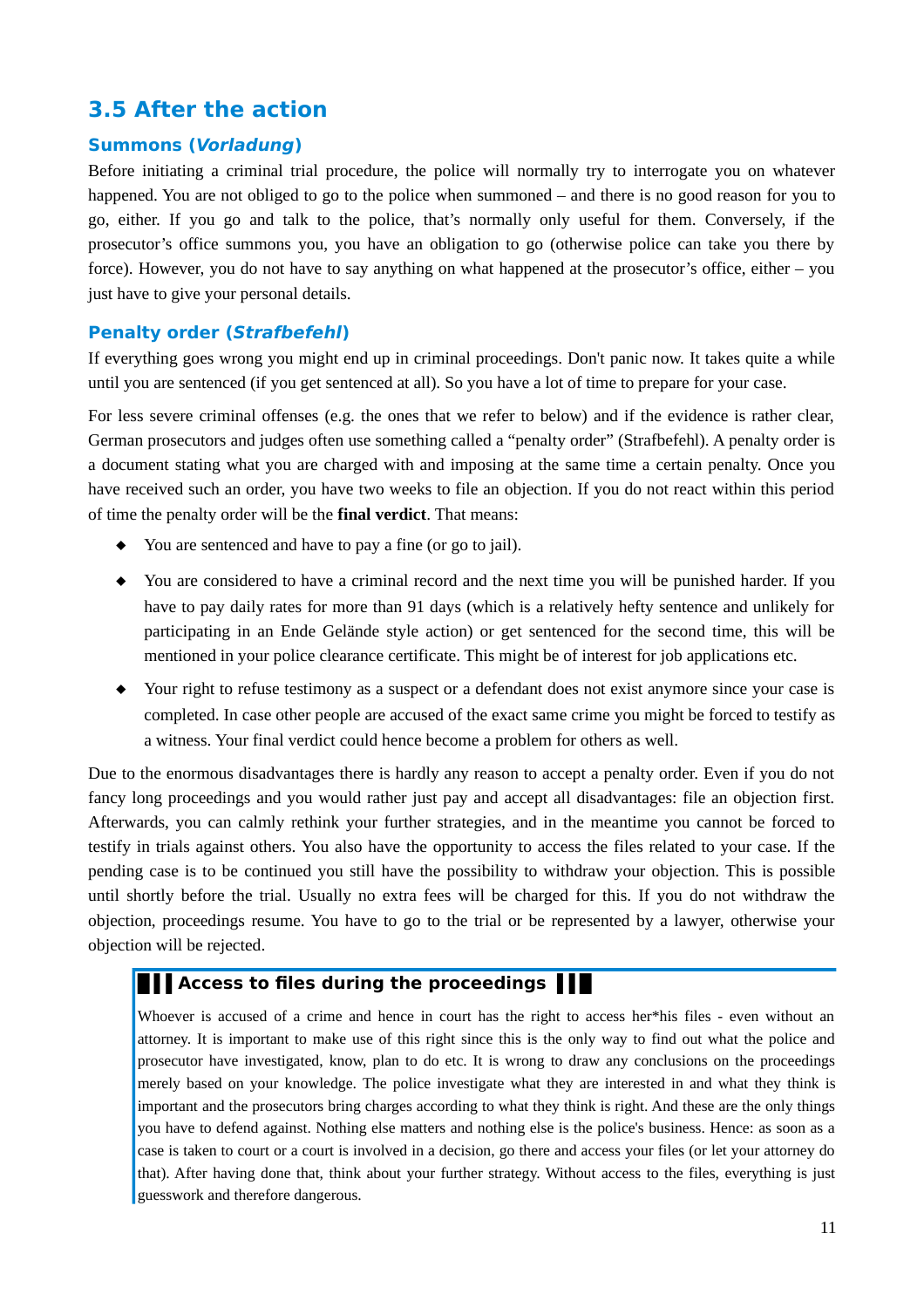The legal basis for an undefended accused to get access to the files is  $\S$  147 (7) of the Code on Criminal Procedure in conjunction with a judgment of the European Court of Human Rights. The paragraph reads: "Where an accused has no defence counsel, information and copies from the files shall be given to the accused upon his application, provided that this is necessary for an adequate defence, cannot endanger the purpose of the investigation, also in another criminal proceeding, and that overriding interests of third persons meriting protection do not present an obstacle thereto."

#### **The trial: not the end of your options for action!**

Rather than sending you a penalty order, the prosecutor may also decide to initiate an ordinary criminal procedure. Most likely it will take a long time before you are put to trial – if at all. It is not unusual for a year or more to pass. So, you can take all the time you need to prepare for trial.

Anyways: a criminal trial holds great chances. Nowhere else is one able to question one's political opponents or witnesses for the prosecution so intensely. Additionally, you can request to access additional files or file requests to gather evidence on things such as police strategy or political networks. You can refuse to give evidence and still file requests and ask questions.

One aim could be to make the court room a platform of political action. With some parts of criminal law this nearly suggests itself, for example if it's about "resistance" (§ 113 of the Criminal Code, see below) and they want to talk about how the police behaved. Or if the charge is "coercion" – because here the action's objective is supposed to have been "reprehensible." For different kinds of political actions, like occupations, blockades, rallies, militant actions etc. you can make use of § 34 of the Criminal Code (*Rechtfertigender Notstand*/justificatory emergency). It allows you to actually commit an offense if some kind of danger (even an abstract one!) could otherwise not be prevented.

A trial needs to be prepared and also rehearsed. Trainings on defence in court could be helpful. Apart from help by a lawyer, we are also allowed to help one another. § 138 (2) of the Code on Criminal Procedure makes it possible for lay people to defend others if the court agrees.

#### **If you have been sentenced to a fine**

It is rather unlikely that anyone will be sentenced to prison as a result of a mass action of civil disobedience. Fines are more likely. If you do not have money to pay a fine, there are a number of options:

- ➔ You can always try and raise money organize a party, collect donations etc…
- → An organization called "Rote Hilfe" sometimes helps people pay penalties resulting from political action.
- ➔ You can also request to pay the fine in several installments.
- ➔ You can also request that instead of paying daily fines, you are allowed to work a corresponding number of days. In Brandenburg, one daily fine corresponds to 6h of work. This means that if you have been sentenced to pay 30 daily fines, you would instead have to work for 180 hours.
- → If a fine is not paid and the court cannot make you pay it, then you will be sent to prison for a corresponding amount of days.

In a **police clearance certificate** (or certificate of good conduct), which you may need in order to be given certain jobs, penalties amounting to at least 91 daily fines or at least three months in prison will be shown (unless you have a prior conviction). Three years after the court's judgment, even higher fines will normally no longer appear in the certificate. A **daily fine** normally corresponds to the 30th part of your net income. However, exceptions to this rule can be made, e.g. in the case of particular low incomes.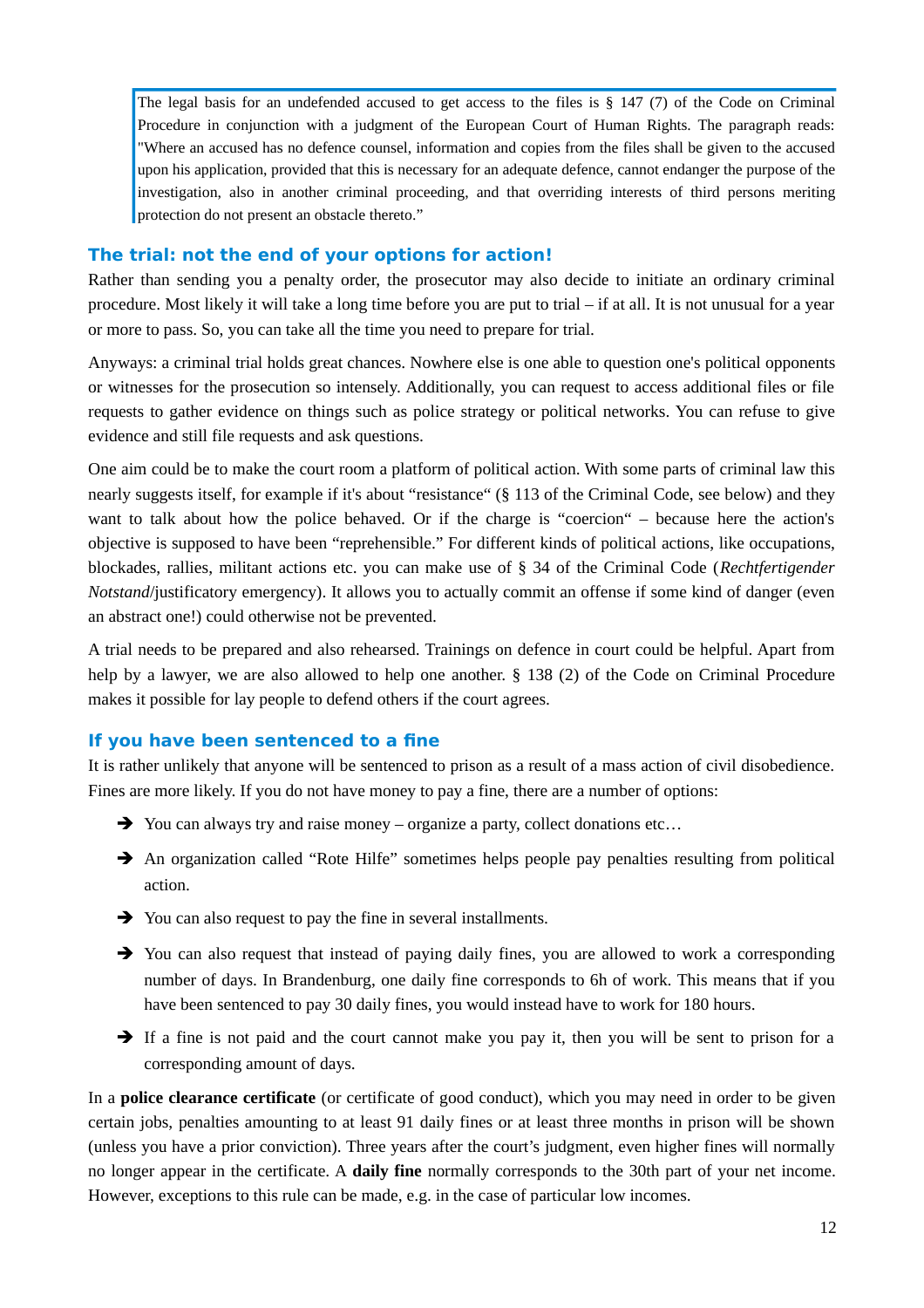# <span id="page-12-0"></span>**3.6 Relevant criminal offenses**

The following describes some selected offenses that often occur during political actions and relevant for mass civil disobedience actions as well. However, please do note that the authorities may use other provisions as well.

In the following, you'll find excerpts from the corresponding legal text and a few tips on how to not get into this kind of offense or how to deal with the charge brought. You can find the entire text of the law on the internet, including in English).<sup>[1](#page-12-1)</sup> However, please be aware of the fact that the police sometimes more or less invents charges. Even if you are certain yourself not to have committed a crime, you may receive a letter from the police or the prosecutor at some stage. However, this does not mean that there will be a trial resulting in you being sentenced.

Generally, we would expect the criminal sanctions imposed to be fines rather than prison sentences for mass actions of civil disobedience, in particular when you have no prior criminal record. However, such measures are hard to predict and we can never rule out that police or prosecutors will bring more serious charges.

# **Incitement to Criminal Behaviour (§ 111) or Instigation to commit a Crime (§ 130a)**

Whoever calls people to join actions which the authorities consider to be criminal, whether it be using leaflets, the internet or your voice, could get into conflict with this paragraph. But it all depends on how you say it.

Thus, a tip: choose a wording that is not in itself an appeal, but rather a piece of information. E.g.: "It has a certain effect if..." or "I am not allowed to call upon you to do X. But I cannot NOT tell you that the possibility exists." General instructions are not illegal, either (§ 111 StGB), unless you start distributing bomb-building manuals...

# **Resistance against Enforcement Officers (§ 113) and Breach of Peace (§ 125)**

This is a pretty common accusation. Police often uses it to excuse their own use of violence or to get people to trial who aren't subject to any other accusation. The wordings are rather vague; hence it often works to convict people because of this.

Note: the German Criminal Law actually is easily available in English, so now we're quoting – still it can be difficult to understand. Please contact us if you need clarification on something!

# **█ ▌▌From StGB § 113 Resistance against Enforcement Officers ▐▐ █**

(1) Whosoever, by force or threat of force, offers resistance to or attacks a public official or soldier of the Armed Forces charged with the enforcement of laws, ordinances, judgments, judicial decisions or orders acting in the execution of such official duty shall be liable to imprisonment not exceeding three years or a fine.

(2) In especially serious cases the penalty shall be imprisonment from six months to five years. An especially serious case typically occurs if

1.the principal or another accomplice carries a weapon or another dangerous instrument for the purpose of using them during the commission of the offence; or

2.the offender through violence places the person assaulted in danger of death or serious injury.

(3) The offence shall not be punishable under this provision if the official act is unlawful. This shall also apply if the offender mistakenly assumes that the official act is lawful.

<span id="page-12-1"></span><sup>1</sup> At http://www.gesetze-im-internet.de/englisch\_stgb/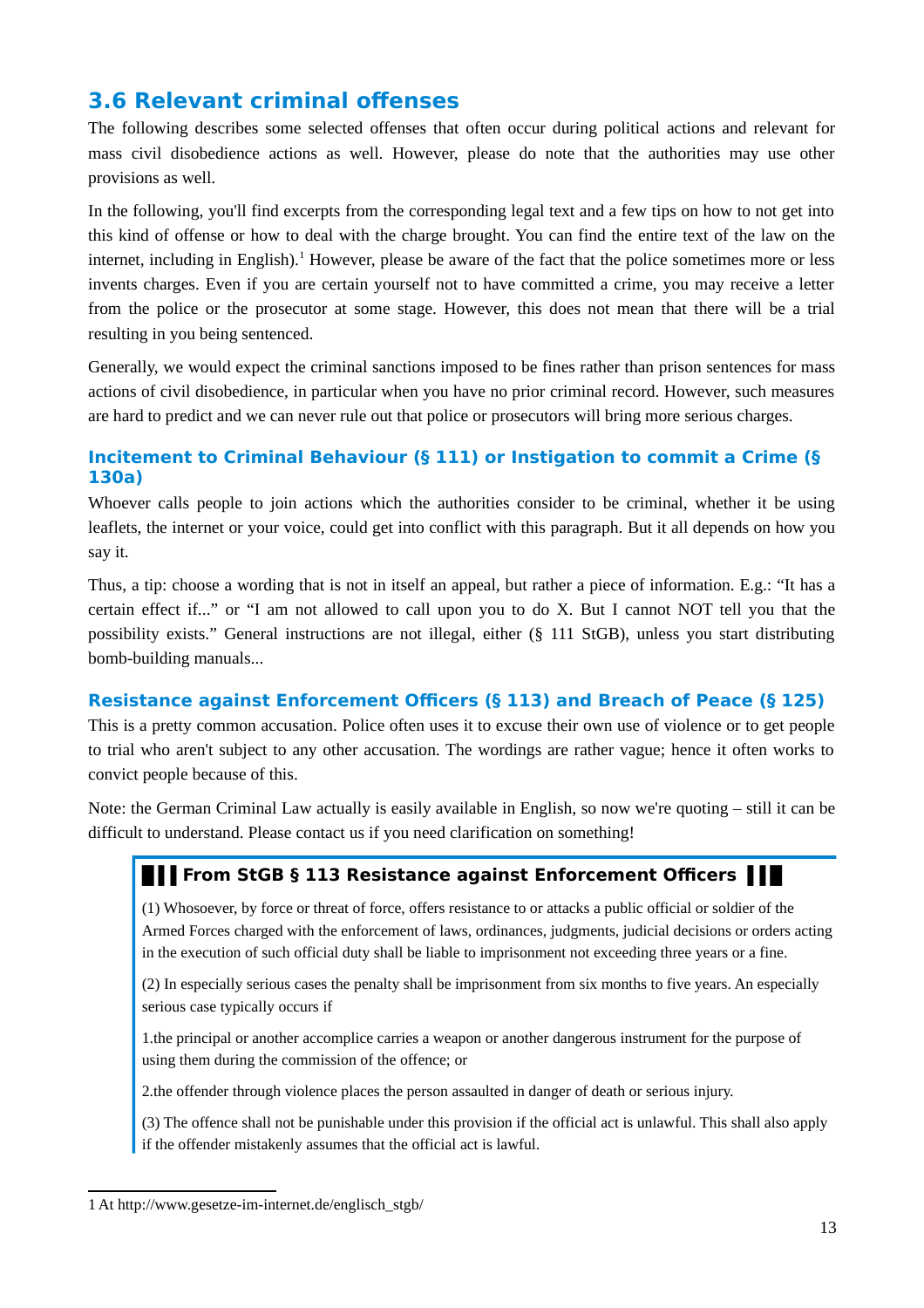# **█ ▌▌From StGB § 125 Landfriedensbruch/ Rioting ▐▐ █**

(1) Whosoever as a principal or secondary participant participates in

1.acts of violence against persons or objects; or

2.threats to persons to commit acts of violence,

which are committed by a crowd of people who have joined forces in a manner which endangers public safety, or whosoever encourages a crowd of people to commit such acts, shall be liable to imprisonment not exceeding three years or a fine unless the act is subject to a more severe penalty under other provisions.

(2) To the extent that the offences indicated in subsection (1) Nos 1 and 2 above are punishable under section 113, section 113(3) and (4) shall apply mutatis mutandis.

According to the case law, being convicted for a crime according to § 113 of the Criminal Code requires an "active behavior vis-à-vis enforcement officers". Merely being passive when confronted with the police is not illegal under this paragraph. For example, it is not "resistance" in this sense if you let police officers carry you away as a parcel from a sit-in blockade, without offering any physical resistance to it or if you simply do not follow an order to get up. Also, simply running away is not "resistance". However, things look differently if you try to hit police with your feet while being carried away, you move away from them forcefully or chain yourself to a stationary object.

#### However, **"resistance" is only punishable if the police itself acted lawfully**.

The provision contains two options for action which, in court, force the police to take centre stage and enable you to further inquire what they did: was the police operation lawful? How did the officer behave, and why? Who were the superiors and what were their instructions? And so on... Because: first of all, the allegedly attacked officer must have been fulfilling official "duty" (first paragraph) at that moment, and second of all, none of this is "punishable under this provision if the official act is unlawful"

This is what the law says, providing a basis for you to question everything and anything that has happened. Their behaviour is at the centre of attention – and, other than you, they are not allowed to stay silent!

Landfriedensbruch/rioting is similar. This section also says that a battle with the police is left unpunished if the police acts wrongfully.

Hence a tip: **remember** (and if you can: write down immediately after the action) **all the mistakes** the police make – because if they do something wrong, you cannot be punished anymore because of this section. This is especially important in context of big assemblies, because attacks on rallies or their participants are hardly ever lawful. To prevent them from filing a complaint against you, you can even go and tell the officers that you will be inquiring about their behaviour and its background in case of a trial – and that you do not plan on talking to them beforehand! They might be put off by this already.

#### **Trespass (§ 123 of the Criminal Code)**

Once again a section you might be confronted with easily – because many political actions aim to disturb something that we do not want to happen. Sometimes this happens on someone else's property. To enter it is only "tresspassing" if it's visible that entering is not invited – like walls, doors (open ones, too!) or fences (fences with holes do count). It is also trespassing if you do not leave the premises once a person qualified to do so asks you to.

# **█ ▌▌From § 123 of the Criminal Code: Trespassing▐▐ █**

(1) Whosoever unlawfully enters into the dwelling, business premises or other enclosed property of another, or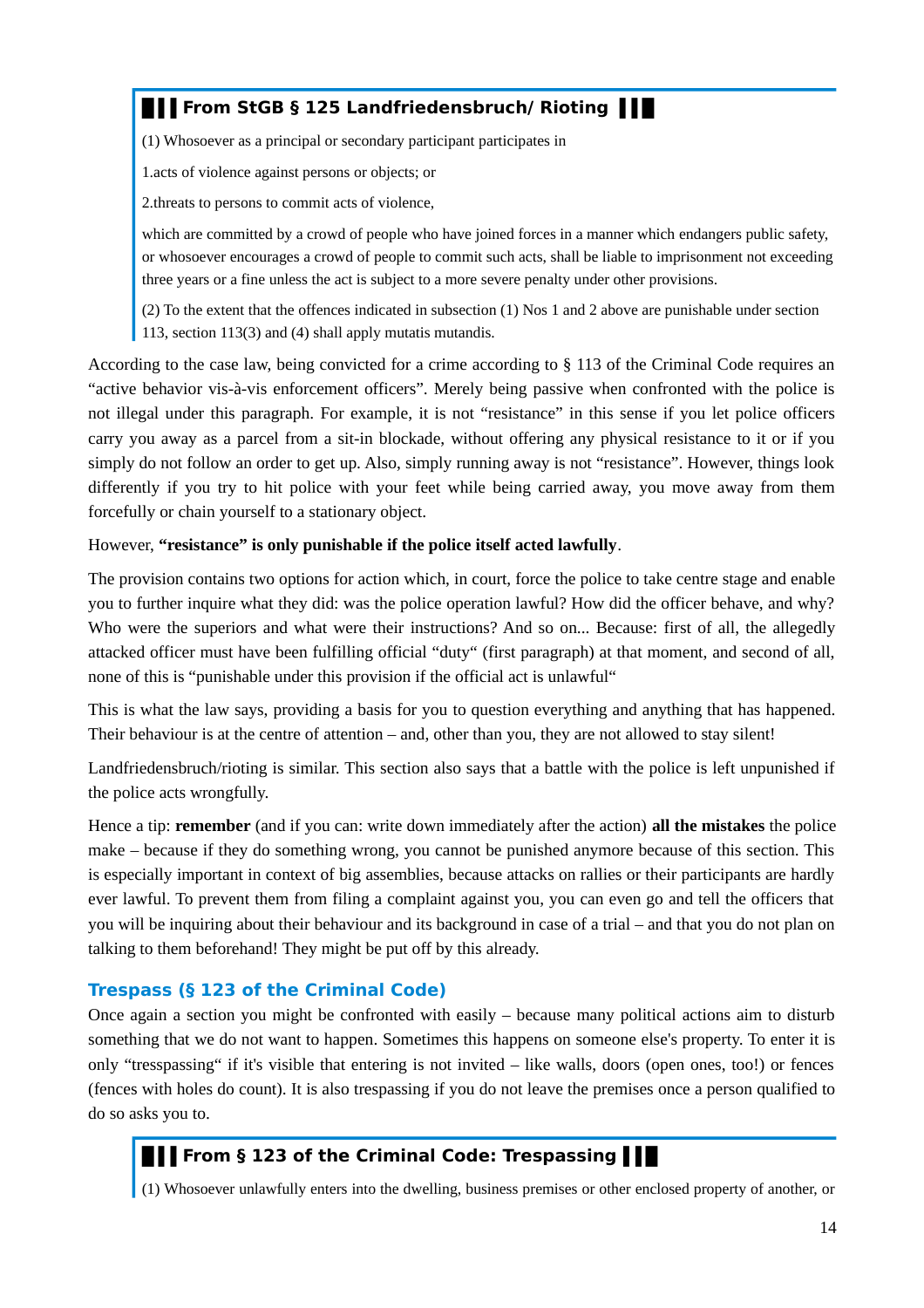into closed premises designated for public service or transportation, or whosoever remains therein without authorisation and does not leave when requested to do so by the authorised person, shall be liable to imprisonment not exceeding one year or a fine.

(2) The offence may only be prosecuted upon request.

Signs prohibiting entering or fences can simply have disappeared until the police show up – (hopefully) no-one will be able to tell who removed it. A conviction at the district court of Kerpen due to participation in a workshop in an occupied house (and therefore: burglary) was overturned in revision – because the workshop was announced on the wall of the house, hence the defendant could not know that entering was illegal. But, as always: That's none of the police's business – refusal to give evidence is the best thing to do in court, too! **The usual punishment for trespassing is 10-30 daily fines.**

### **Insult (§ 185 of the Criminal Code) or Defamation (§ 186 of the Criminal Code)**

In the German language, "you" has two variants – "du" for someone you know, the more formal "Sie" for example for superiors and (adult) strangers. If you say "du" to a child, it's usually not regarded an insult. But if you say "du" to an adult, it might be – and if that adult is wearing a uniform it most often is considered an insult. If you want to say something negative about a person or group of people, it is better to say something like: "Whoever says that... is just right" or "I bet my grandma would say..."

You can't insult a group that is really big. Meaning: you can rant about the whole police, army, the state etc. as you want. But you should not say this to the face of someone who belongs to that group – then it becomes assignable and punishable again.

#### **Causing bodily harm (§ 223 of the Criminal Code)**

Causing bodily harm to anyone is certainly not the objective of disobedient action. So this could only happen accidentally or because of wrongful accusation by Nazis, the police or others. The latter often combine it with charges of resistance – the options as described above apply.

### **Using threats or force to cause a person to do, suffer or omit an act (Nötigung, § 240 of the Criminal Code)**

A typical accusation during and after blockades, because a blockade is indeed supposed to prevent something – be it access to a certain area, a deportation or a machine from working. The laws wording doesn't actually say much about what is "compulsion" and what's not.

# **█ ▌▌From StGB § 240 of the Criminal Code: Using threats or force to cause a person to do, suffer or omit an act▐▐ █**

(1) Whosoever unlawfully with force or threat of serious harm causes a person to commit, suffer or omit an act shall be liable to imprisonment not exceeding three years or a fine.

(2) The act shall be unlawful if the use of force or the threat of harm is deemed inappropriate for the purpose of achieving the desired outcome.

Meanwhile, there have been lots of judgments. They state that a simple blockade with your own body (like a sit-in) is not an act of "compulsion". Some judges came up with an idea, though: in a blockade, the first car that is stopped is not being "coerced," but the second one is (because there are not only people, but also another car blocking its way). The matter is still pretty unclear at the moment. But there is clearly always a chance that part two of this section holds: If the target of an action is not deemed reprehensible, then there will be no punishment.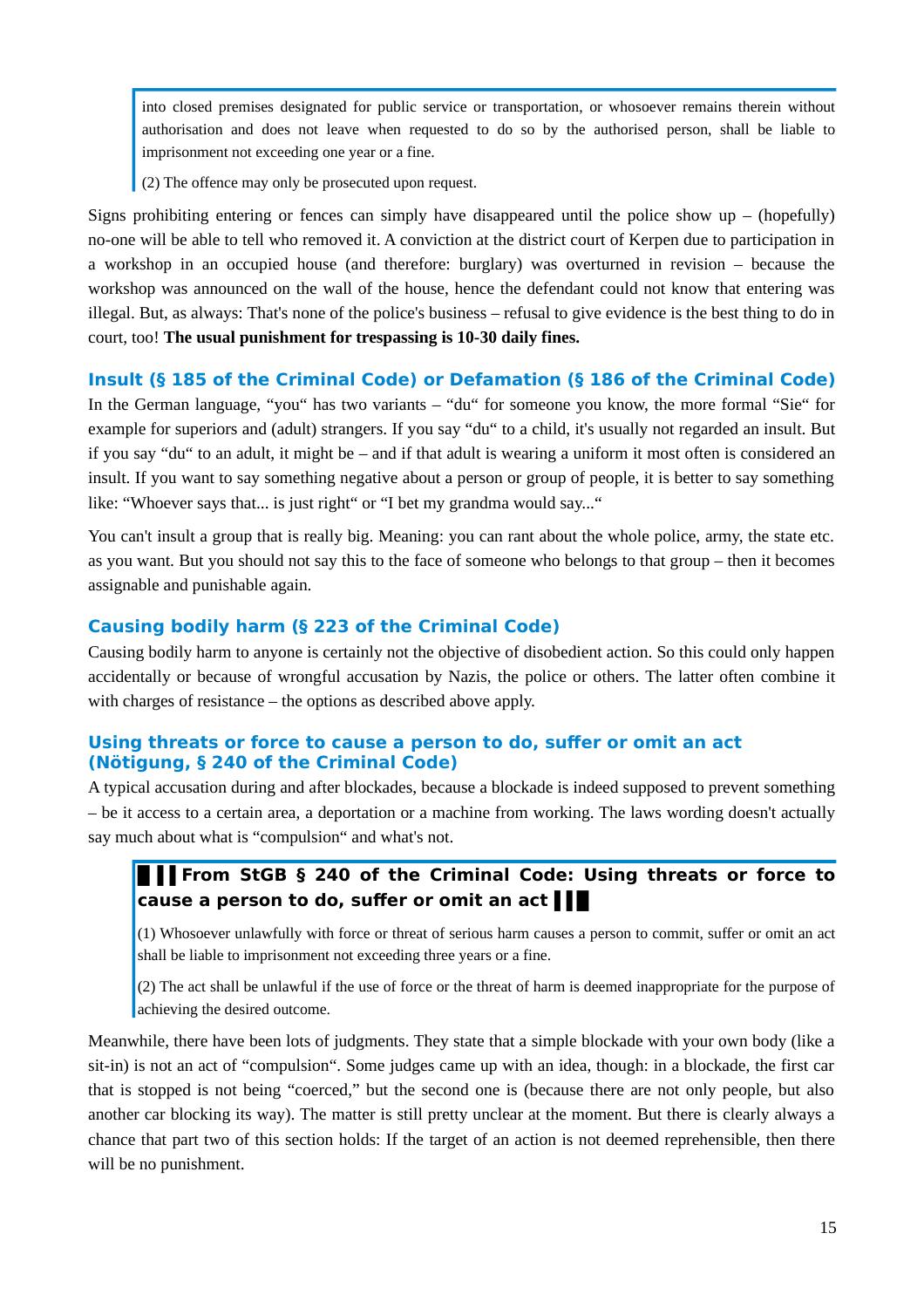# **Criminal damage (§ 303 of the Criminal Code)**

Whether on purpose or not – this accusation is easy at hand with political actions. The section is pretty clear.

# **█ ▌▌From StGB § 303 Criminal damage▐▐ █**

(1) Whosoever unlawfully damages or destroys an object belonging to another shall be liable to imprisonment not exceeding two years or a fine.

(2) Whosoever unlawfully alters the appearance of an object belonging to another substantially and permanently shall incur the same penalty.

(3) The attempt shall be punishable.

A couple of years ago, part two about "altering the appearance of an object" has been included in this section to enable the state to punish graffiti artists. Using sidewalk chalk is still okay – remaining one of the most important "arms" in public space when it comes to conveying messages.

# <span id="page-15-1"></span>**4. Civil Law**

The opponents of those active in the climate movement are often not limited to the state but also include large corporations. They profit a great deal from the destruction of the environment. That's why those intervening in this field often have to deal with repression through civil law. This section provides basic information on the subject of civil law and demonstrates options for action.

Civil law deals with legal relationships between private legal entities. These entities can be individuals or legal bodies (companies, clubs, organisations, etc.). Civil law is mainly concerned with who owes what to whom. Thus, if you are faced with demands from your opponents according to civil law, this may be very burdensome as there is (sometimes a lot of) money at stake. But none of this is going to constitute a previous conviction. So for the most part you are not dealing with state authorities (except perhaps for a civil court) but rather with a corporation and its lawyers.

# <span id="page-15-0"></span>**4.1 Declarations to cease and desist**

Most experience in the anti-coal movement is from the Rhineland area. In recent years, RWE (the legally recognized "owner" of the Rhineland coal mines) has been prompting activists who have allegedly trespassed on or otherwise violated the property of RWE to sign so-called declarations to cease and desist. Vattenfall has done so as well in the case of activists who blocked a coal train as part of a Greenpeace action in 2013, and had an injunction to this effect issued by the courts. By signing such a declaration you pledge to refrain from doing whatever is specified in the declaration in the future.

Usually, a penalty is defined, to be paid by the individual if s\*he violates the declaration. This fine may be precisely specified in the document or left to the courts to decide on. These sums are usually substantial – usually, several thousand euros rather than just several hundred. If you don't sign this declaration, you run the risk of having your opponent sue you, which may lead to fees for courts and lawyers – if you lose, you will also have to pay the fees for the plaintiff's lawyers.

But not every action will be responded to with declarations to cease and desist – this is a decision at the corporation's discretion. For "Ende Gelände" 2015 in the Rhineland area, several such declarations have been sent out to activists to be signed.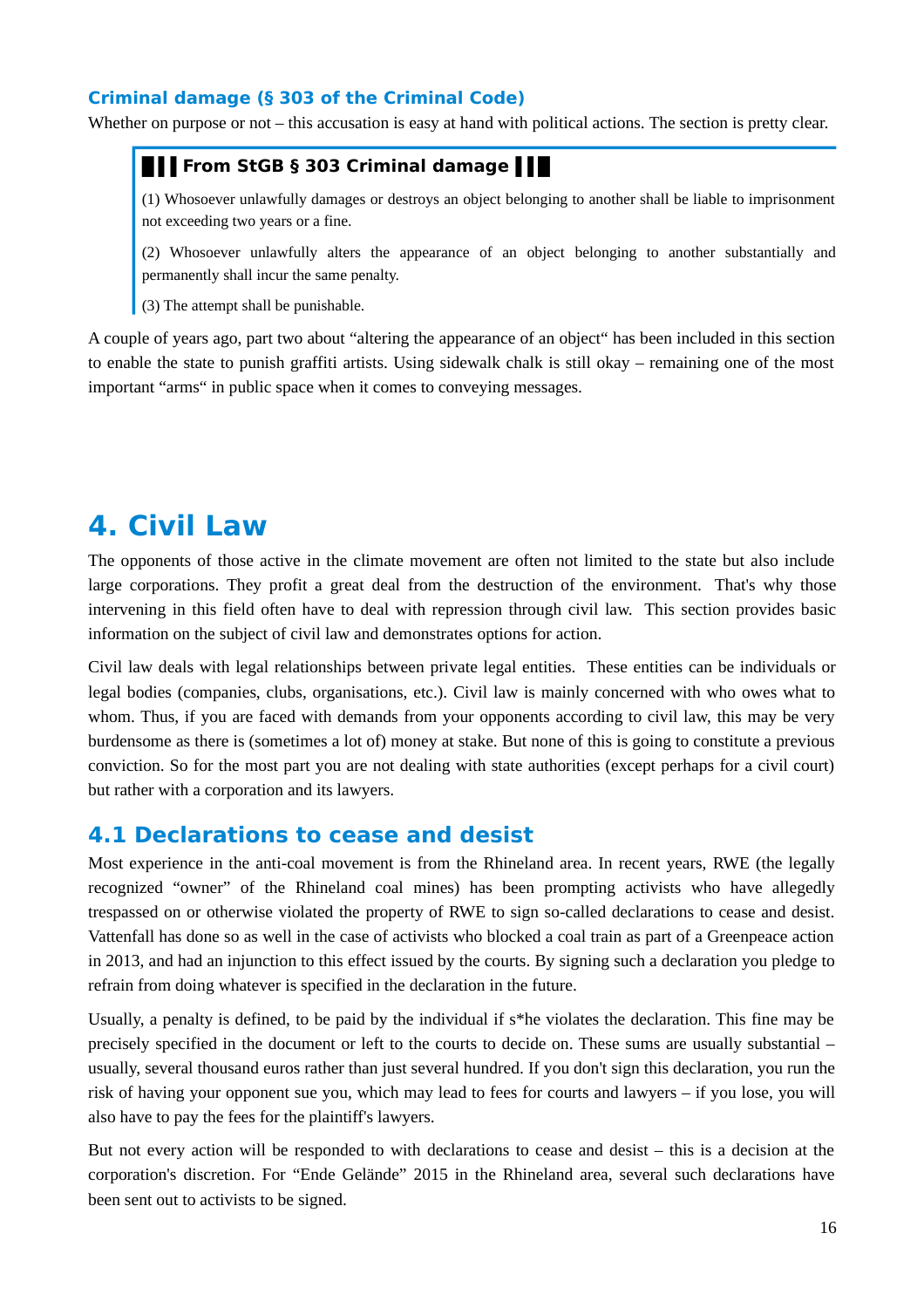If you **stayed anonymous** during the action, it may well be that you won't hear back at all. But if you revealed your identity or the police found out who you are anyway, you may at some point receive a letter containing a declaration to cease and desist and demanding that you sign it within a short period of time.

#### **General points to note**

- $\triangleright$  A person may be asked to sign a declaration to cease and desist if there was a first act of trespass, a first violation or a documented threat of first trespass. So this holds when an individual can be accused of having trespassed/violated corporate property or when an immediate violation of property is to be expected (e.g. because the person publicly declared s\*he will participate in such acts).
- $\triangleright$  Declarations to cease and desist can be posted via the mail or can be distributed on location by people authorized by the owner (RWE or Vattenfall). It is more common that activists receive a letter afterwards – presupposing, of course, that the owner knows your identity.
- $\checkmark$  The declaration can also be directed at an "unknown person" if the individual cannot be identified by the police.
- $\triangleright$  A declaration to cease and desist is only acceptable if there is a "danger of repetition" (meaning that the individual in question could perform the act in question again).
- $\checkmark$  It has to be clearly defined which act is to be discontinued and where. The injunction has to bear a sufficiently close relation to the impending violation, and corporations can only claim their own rights. Thus, it cannot demand that activists "will desist from entering any coal mine in Germany" as this would include mines not run by the same company.

# **What does this injunction mean for me?**

You have either signed a declaration to cease and desist or a court order (temporary injunction) has been imposed on you to refrain from engaging in certain acts, e.g. climbing on a coal digger. As long as you stick to this, nothing will happen apart from the fact that you might have to pay the legal fees of your opposing party.

If you, however, do exactly what you have been asked to desist from (as specified in the declaration), e.g. if you climb on that specific coal digger, then you will probably have to pay the penalty, which may still have to be specified by a court.

# **Which options for action exist if you are prompted to sign a declaration to cease and desist?**

By all means get in touch with a **local anti-repression group that you trust, or a lawyer**! Together you can deliberate on which course of action is best for you. Among other things, it should be examined whether the wording of the declaration is too broad and may better be changed. **No signature without legal aid!**

- → **Signing the declaration to cease and desist:** In doing so, you accept all specified conditions and you pledge to "never" do it again. This may be inconvenient if you were actually planning on doing the opposite or you don't want a corporation to tell you what to do and not to do.
- **→ Adapting the declaration:** Declarations to cease and desist can be modified, particularly if they are too unspecific. A commitment to pay the legal fees of the other party, often contained in these declarations, may potentially be cut. Often, lawyers present exaggerated demands. For instance, the demand to "not disturb any of the operational facilities owned by Vattenfall AG" is inadmissible. The injunction also has to be defined spatially, e.g. "the opencast pit Garzweiler II, field sectors .... ".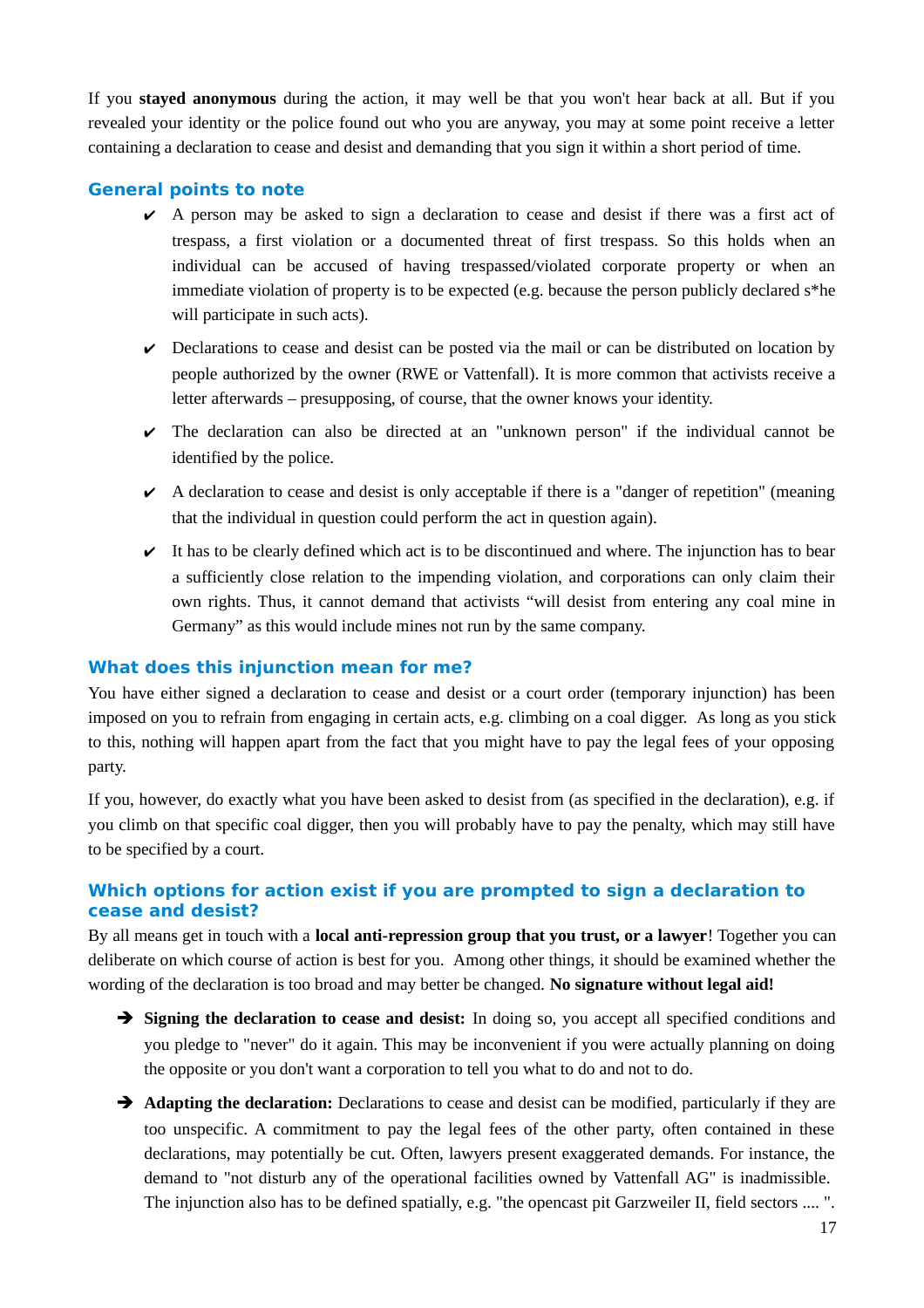Before making any changes, you should consult your legal aid group or a lawyer and discuss any changes you wish to make with them. Any changes have to be such that the other party can still accept them. If they do not accept the changes, they can request a temporary injunction in court. This can happen if the changes you have suggested make it clear that no agreement can be achieved.

**→** Not signing the declaration: This may lead the company to sue you, which may be costly for you if you lose the lawsuit. There maybe an accelerated procedure in which the court only makes a rough assessment of the subject matter; the result could be a temporary injunction against you which requires you to desist from certain behaviour. A temporary injunction is a provisional court order in cases that require a quick decision in order to maintain a certain status quo. For example, you can be prohibited from entering a particular coal pit. But for this, the plaintiff (i.e., the company) has to prove that the matter is urgent and a regular lawsuit would take too long. If you violate a temporary injunction, you may have to pay a fine.

If the corporation does file a lawsuit against you, the statement of claim will be sent to you via mail to the address noted on your document of identification. Important: Depending on the value in dispute, either the Landgericht (regional court) or the Amtsgericht (district court) is responsible. At the regional court, only professional lawyers can defend you. At the district court, you may also defend yourself.

# <span id="page-17-0"></span>**4.2 Damage claims**

According to §823 of the German civil law code (BGB), an individual or legal body is entitled to compensation if harmed by an unlawful action on someone else's part. This means, for example, that if anything in an opencast pit is damaged in such a way that one or more power plants have to shut down and the owners thus suffer significant financial loss, they can file a lawsuit and request an "appropriate" sum for compensation. Vattenfall did this in the case of the 2013 coal train blockade, but the regional court of Cottbus decided that the activists did not have to pay.

For its claim to be successful, the corporation is required to prove that it actually has suffered financial damage of this proportion through the action of the defendant – this is not quite so easy.

Damage claims can be filed in addition to cease-and-desist: Damages, after all, are about something you (allegedly) did in the past; cease-and-desist relates to things you are supposed not to do in the future.

#### **What you can do when facing damage claims:**

Do not let them divide you, stay calm and united, because we know:

There is a diverse "Ende Gelände" alliance capable of making such demands public. The more people participate in the action and in the protests in the area, the less likely it is – speaking from experience – that our opponents will put their threat into practice after the action. The threat is almost always a lot more frightening than the actual demand later on. If in the end damages are to be paid, we will not leave anyone out in the cold.

So even if a coal company later claims damages from many of us or just from some individuals, there is a large group supporting those affected. So it is best to contact an anti-repression group that you trust or a lawyer. Decide together which steps to take next!

And even if you have to pay in the end: there are many opportunities to collect money together (cf. subsection on monetary fines in section 3.5 of this booklet).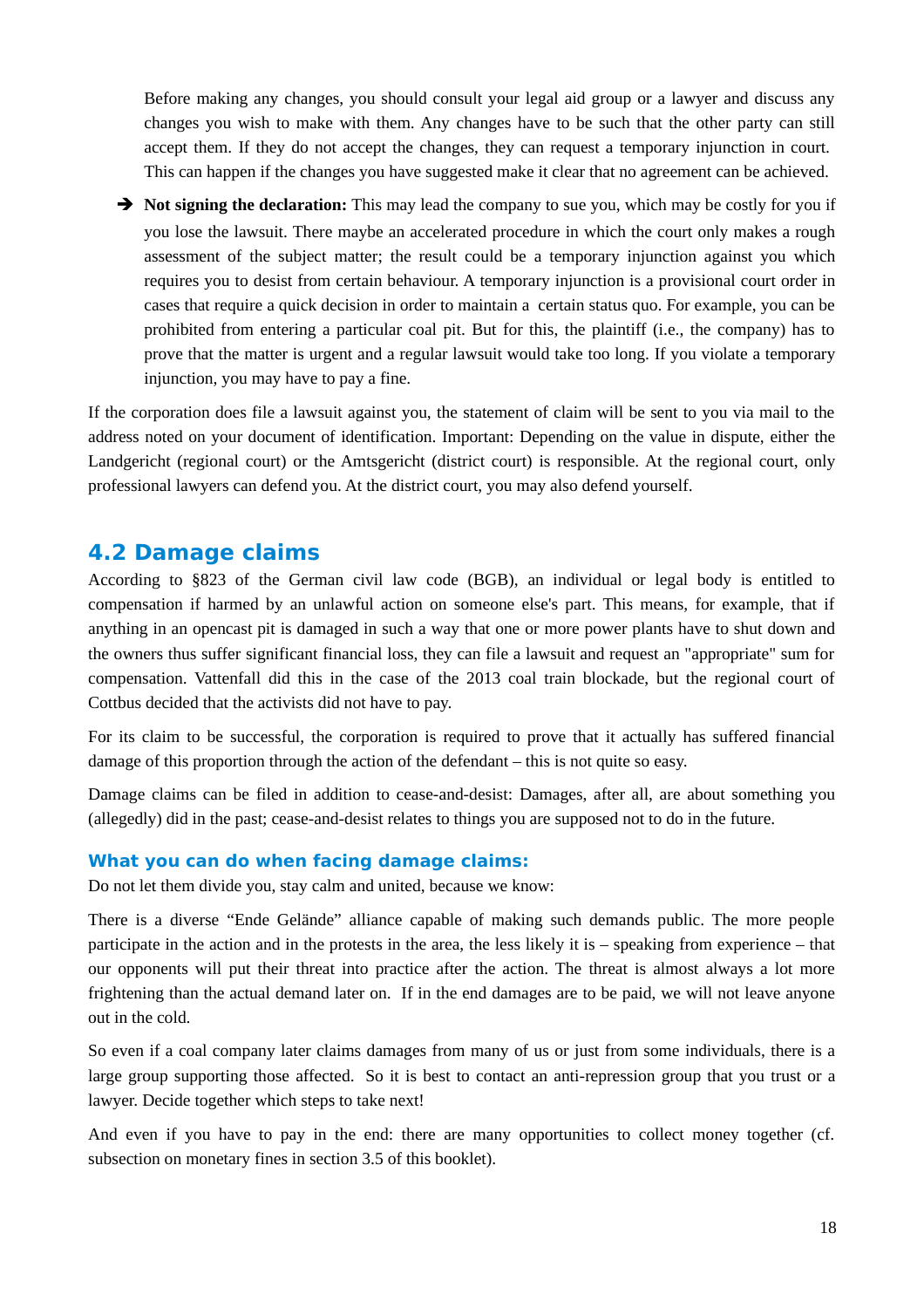# <span id="page-18-1"></span>**5. Situation of non-German citizens / persons without place of residence in Germany**

In the following, we will mention some points that people who want to participate in actions without having a German passport or a place of residence in Germany should consider. There are differences between those who live in Germany and may want to stay here in the long term and those who will only be here for the action. Moreover, there are differences between persons from other EU countries and non-EU citizens. We recommend that you read this section after reading our general legal information; otherwise, not all of this may be easily understandable.

# <span id="page-18-0"></span>**I am traveling to the action from within Europe and have to cross the border to Germany**

- ✗ According to Article 5 of the Schengen Agreement, a person can be denied entry if he or she is a danger to public safety and order, e.g. if he or she is expected to commit criminal offenses in Germany
- ✗ Only in the case of very big mobilizations is there a possibility of systematic border controls, such as in France during the winter of 2015.
- ✗ Random border inspections are possible, i.e. your bus or car can be stopped or your ID can be checked on a train.
- ✗ During these controls, police may check your identity and look for matches in various databases, including the European database SIS (Schengen Information System) and in the criminal records of the Federal and State Criminal Police Offices (BKA/LKA). They might also contact the police in your country of origin.

# **What can I do?**

- → You may think about whether you are sufficiently well-known among the authorities in your home country and in Germany to be listed in the SIS (Schengen database). You could also check in advance whether you are listed, using the inquiry system SIRENE. Depending on which country you are from, such inquiries might take a while.
- → If you believe you may be listed in the SIS or another database, you could try to enter Germany in a more inconspicuous manner, e.g. in a small group on a train like a tourist, and not on a bus that is known to travel straight to the action.
- → If you are stopped at the border, a lawyer could try to take action against your travel ban. If you want this, you could contact the legal team in this case (number will be published online in advance of the camp).

#### **Details:**

- The possibility of border controls within the Schengen area is specified in the Schengen Agreement.
- Regarding databases, see next section.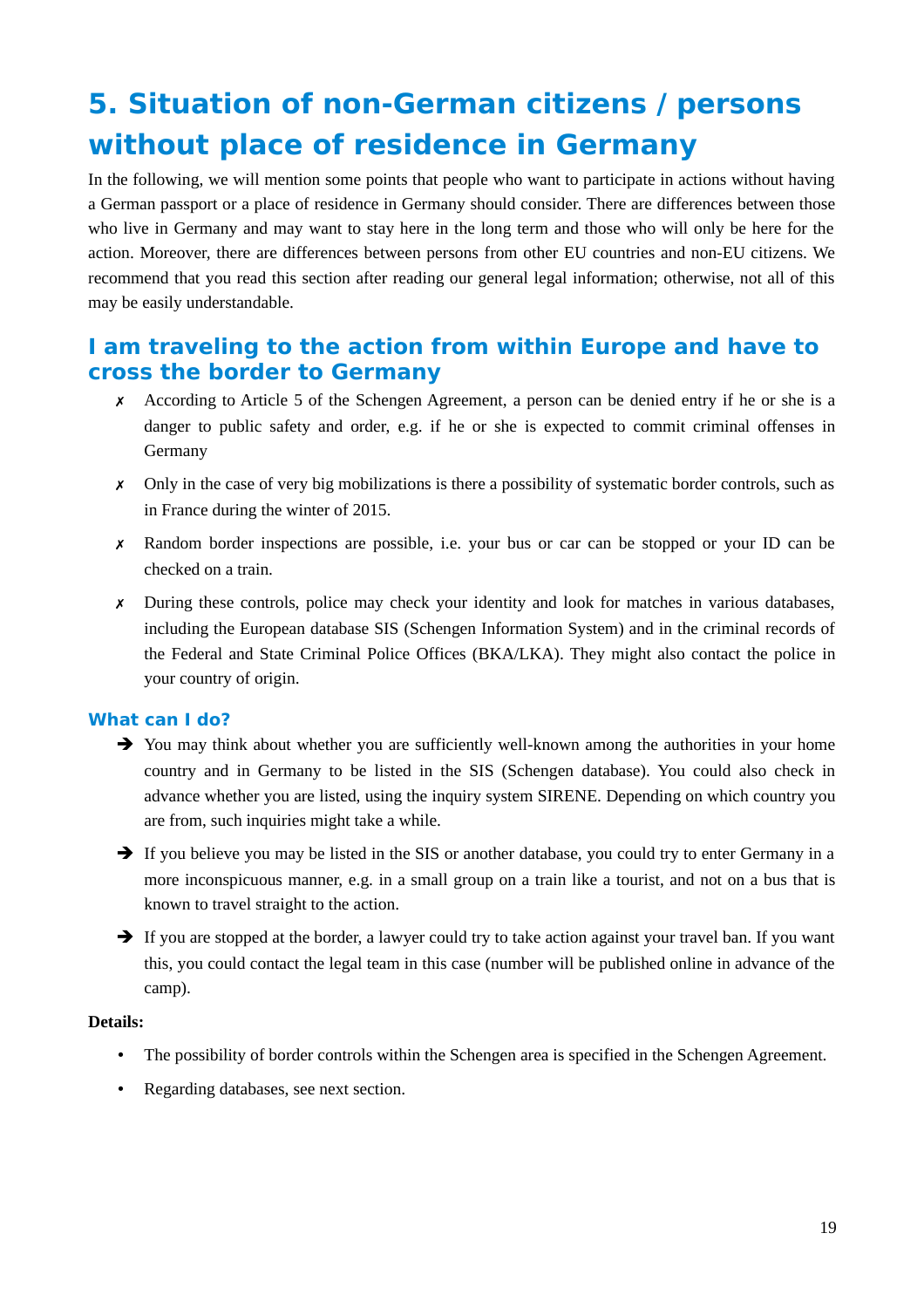# <span id="page-19-1"></span>**I am an EU citizen (living in Germany or abroad) and I am considering not revealing my identity to the police during an action**

- ✗ In this case, police will try to get your fingerprints. If they succeed in doing so (cf. section 3.4 on ID refusal!), they could match them with various databases.
- ✗ Police have access to various German and European fingerprint databases and will try to identify you this way.

### **Details**:

- These databases include in particular the European database SIS (Schengen Information System) and the criminal records of the Federal and State Criminal Police Offices (BKA/LKA). The Federal Criminal Police Office runs a centralized fingerprint database (AFIS) to collect fingerprints from all these sources. Police can also direct specific requests to law enforcement agencies in other countries.
- If you have previously entered the Schengen area from abroad, the Eurodac database (European Dactyloscopy) is also relevant.

# <span id="page-19-0"></span>**I am not a citizen of Germany or any other Schengen country – how about (not) revealing my identity?**

- ✗ You will need valid ID documents to enter the Schengen area. If you are found without these in Germany, you may be deported and may have difficulties to receive visa ever again.
- $\times$  When you apply for a visa, authorities now take your fingerprints and will store these.
- ✗ Refusing to reveal your identity (name, age, and country of citizenship) in this case is a criminal offence.
- ✗ German police are conducting racist inspections particularly near the borders ("racial profiling").

# **What can I do?**

- → Illegal entry and ID refusal upon arrest during an action are a somewhat daring feat and will leave you in a difficult situation. Consider whether or not you feel up to the task before bringing yourself into this situation.
- ➔ As long as the police are unable to find out your identity it should be possible for you to claim you are living in a Schengen country. But we have no experience with this tactic.

#### **Details:**

- The following countries form the Schengen area: Austria, Hungary, Norway, Belgium, Iceland, Poland, Czech Republic, Italy, Portugal, Denmark, Latvia, Slovakia, Estonia, Liechtenstein, Slovenia, Finland, Lithuania, Spain, France, Luxemburg, Sweden, Germany, Malta, Switzerland, Greece and the Netherlands.
- The establishment of a person's identity (regarding non-citizens) is regulated in article 49 of the Residence Act (*Aufenthaltsgesetz*).
- The criminal offense character of ID refusal is regulated in article 95 (1) no. 5 of the same law.
- Regarding the taking of fingerprints during the visa application process, the Federal Foreign Office provides official information: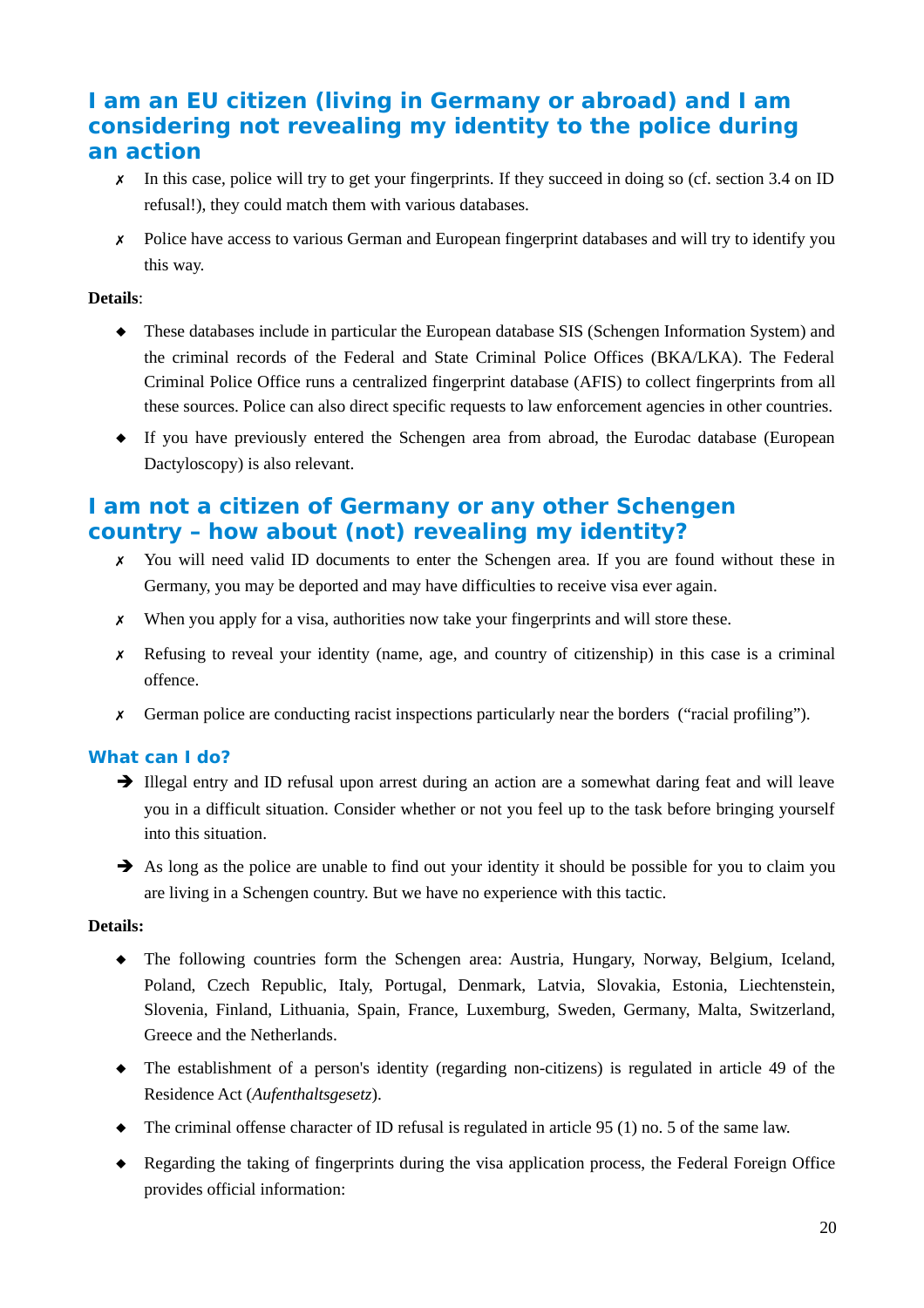http://www.auswaertiges-amt.de/EN/EinreiseUndAufenthalt/Visabestimmungen\_node.html

# <span id="page-20-1"></span>**I am not a German citizen and have been taken into custody**

- ✗ If taken in custody or arrested, the police has to inform the consulate/embassy of your country. They are not required to allow you to talk to the consulate.
- ✗ When in custody you are not legally entitled to translation; during criminal procedures you are. You should not expect the police to speak English or other languages well.
- ✗ You should by no means sign any paper you don't understand, and you're not required to (this is true for everyone, but it's especially important if you don't understand what you are signing).
- ✗ Depending on your country of origin your relatives may be able to contact the consulate/embassy to find out if and where you were arrested.
- ✗ In Germany, it is a criminal offence and usually pointless to try and bribe officers. We strongly recommend against trying it.

# <span id="page-20-0"></span>**I have no place of residence or do not reside in Germany**

- ✗ If you are taken into custody and charged with criminal offenses, there is an increased risk of an accelerated procedure. This means, you will remain in custody and will be put on trial very quickly, perhaps even on the following day (see section 3.3).
- ✗ You are more likely to be held in pre-trial detention. But usually the charges to be expected following a mass action of civil disobedience are not severe enough to make this scenario very likely.

In each instance, the reason is that the risk of flight is assumed to be heightened in your case.

If you indeed are facing an accelerated criminal procedure, you will have little opportunity to prepare for your trial or consult with lawyers. One conceivable strategy is to remain silent during the trial and let yourself be sentenced. You may later appeal against the sentence; of course, in accelerated procedures courts and prosecutors may make mistakes.

In any case you should seek a lawyer's advice if you are facing an accelerated trial. Call the legal team so we can organize legal support! In an accelerated trial you are required to have a professional defense if the charges may lead to a sentence of at least 6 months in prison. But for actions of civil disobedience and if you remain within the action consensus, this is rather unlikely.

# **What can I do?**

- → In advance, you may consider whether or not you will be able to withstand the pressure in an accelerated trial and remain silent.
- $\rightarrow$  If things are coming to a head, call the legal team so we can organize legal support!

# **█ ▌▌German Code of Criminal Procedure – Section 113 – Restrictions Applying to Remand Detention ▐▐ █**

(1) If the offence is punishable only by imprisonment of up to six months, or by a fine up to one hundred and eighty daily units, remand detention may not be ordered on the ground of a risk of evidence being tampered with.

(2) In such cases, remand detention may be imposed on the ground of a risk of flight only if the accused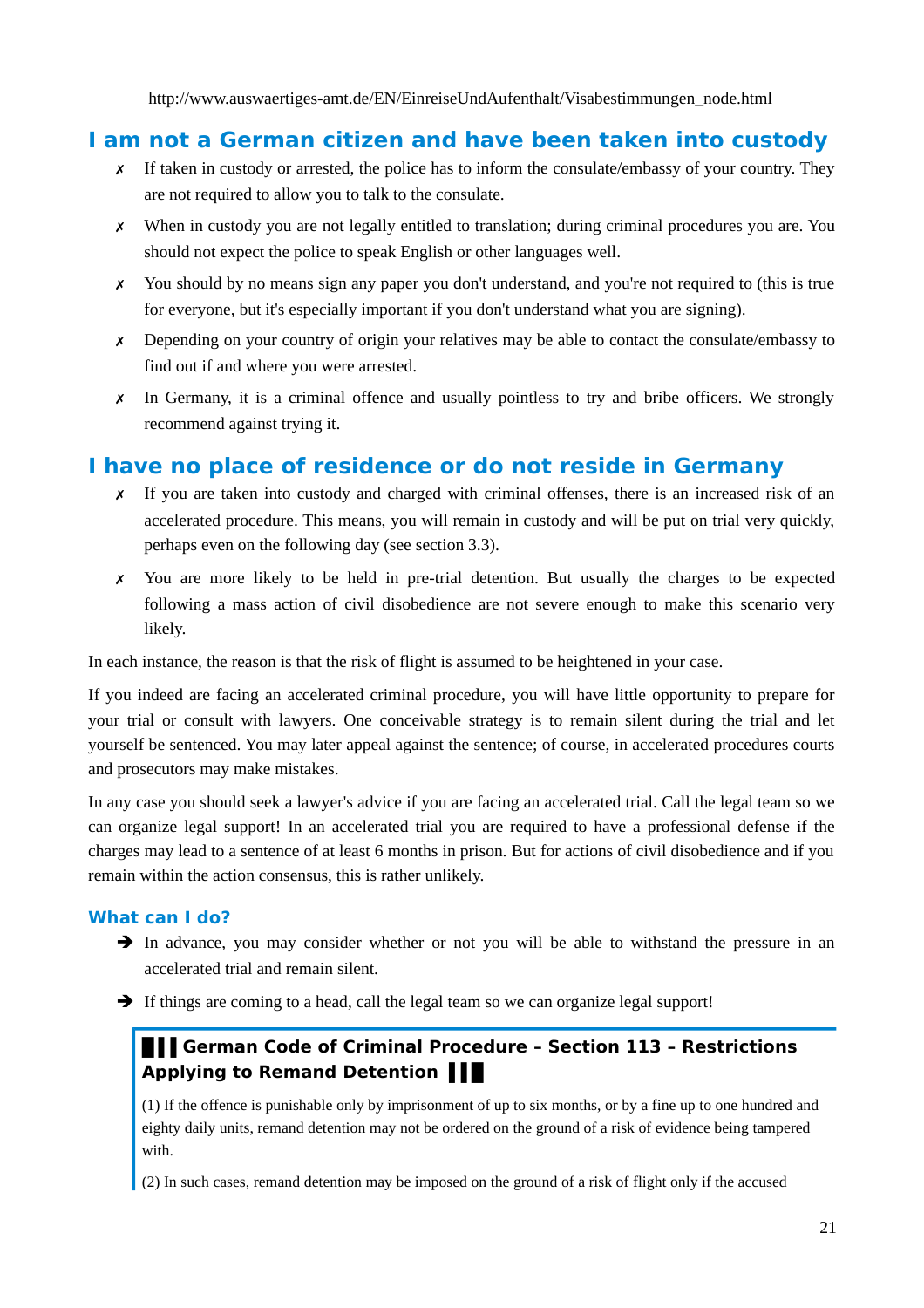- 1. has previously evaded the proceedings against him or has made preparations for flight;
- 2. has no permanent domicile or place of residence within the territorial scope of this statute; or
- 3. cannot establish his identity.

# <span id="page-21-1"></span>**I am not a German citizen and I am seeking or will seek naturalization or permanent residence (or a visa) in Germany**

- ✗ In this case, a minor conviction for participation in an action may suffice to thwart your plans.
- ✗ What is meant by "minor"? Depending on the legal basis upon which you are planning to stay in Germany, even a sentence of 50 daily fines may suffice (all convictions are added up here).
- ✗ If charges are pressed against you, police or prosecution will communicate this to the foreigners' registration office (Ausländerbehörde).

### **What can I do?**

➔ We can only recommend that you do not risk prosecution and get yourself out of harm's way at every opportunity. We know this will be very frustrating to read, but that's the way it is. Nevertheless, you can contribute a lot to the success of our action by participating in preparations, in the organization of the camp and in action support. We assume this to be the best option if you don't want to gamble with your long-term stay.

# <span id="page-21-0"></span>**I am not a German or EU citizen. I live in Germany and I am planning to stay here for a longer period of time for my studies, job training or work.**

- ✗ In this case, conviction to a prison sentence, e.g. for resistance against police officers (see section on criminal law for information on various offences), may in the worst case lead to your expulsion. For actions within the action agreement of "Ende Gelände" we consider this unlikely.
- ✗ The decision to deport you will be based on a balancing of the case for your expulsion and the case for your continued stay in Germany. The more severe the charges for which you receive a conviction and the weaker your residence status, the easier it is to expell you.
- $x$  The risk increases if you are sentenced to a longer prison term (1 or 2 years). For actions covered by the action agreement of "Ende Gelände" we consider this extremely unlikely, but we nevertheless want to mention the possibility here.

#### **What can I do?**

➔ Make up your mind in advance – how long do you want to stay in Germany and what is your personal limit for the action, especially in the case of confrontation with the police?

#### **Details:**

• The legal basis for expulsions is to be found in sections 53, 54 and 55 of the Residence Act (Aufenthaltsgesetz).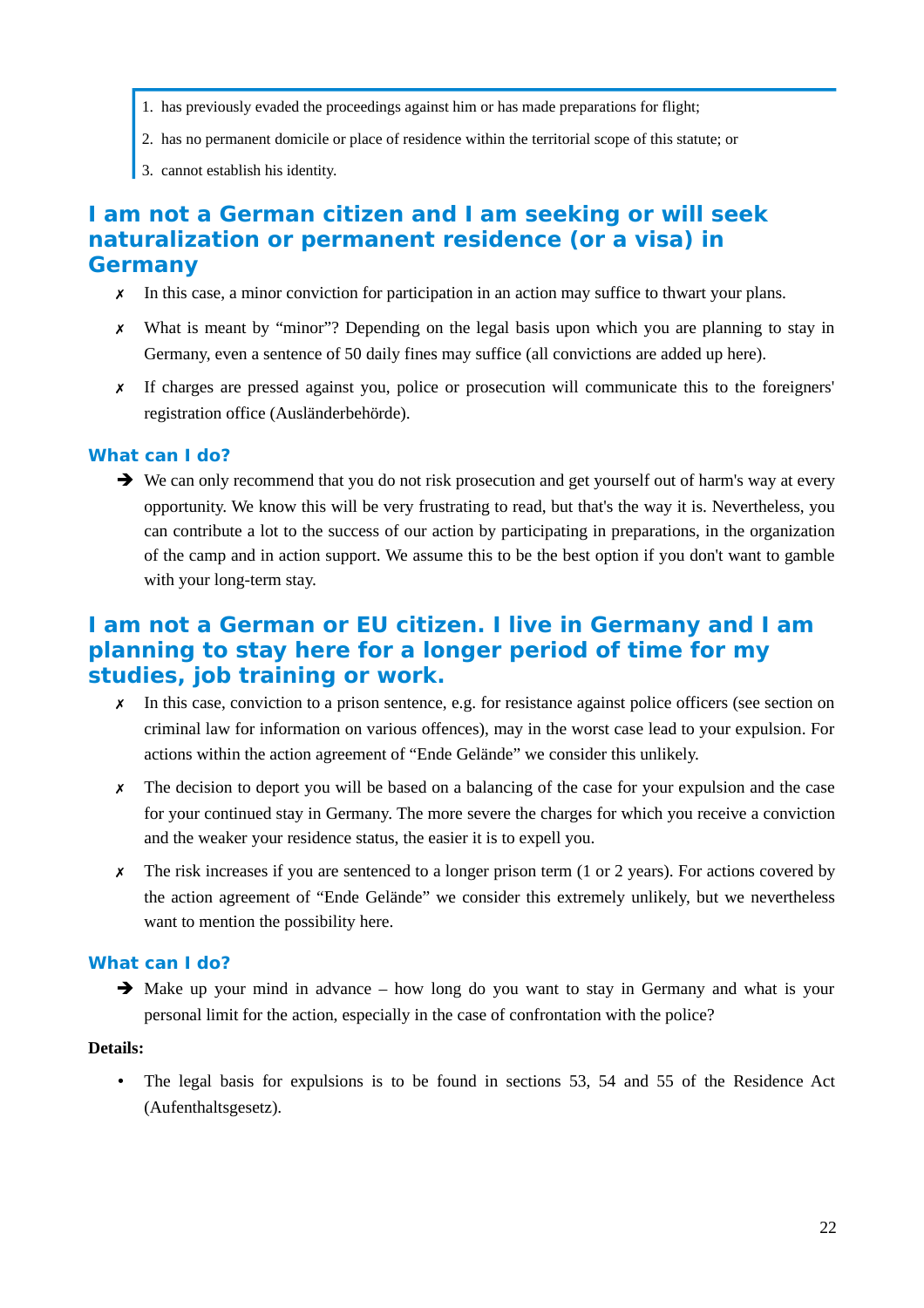# <span id="page-22-3"></span>**Which foreign authorities are informed about convictions?**

We are sometimes faced with the question of whether or not a conviction in Germany may lead to trouble when seeking a job in other countries. We cannot give reliable information on this as it mainly depends on the legal situation (e.g. regarding police clearance certificates) and of course on the practices and attitudes among employers in the country in question.

But we do know that German authorities convey information about convictions for criminal offences to other EU countries. Therefore, you should assume that authorities in your (EU) home country will be informed about your conviction. Upon request from authorities in non-EU countries, German authorities may provide information on convictions on the basis of the same conditions and restrictions as when dealing with other German authorities (unless there is a bilateral agreement that says otherwise).

# <span id="page-22-2"></span>**I am affected by racism**

- ✗ If you are affected by racism in everyday life in Germany or Europe, don't count on the police to treat you better.
- ✗ Consider that racism depends on the racist's perspective: For example, an individual considered to be White in Brazil may be considered a person of color in Germany.
- ✗ We dearly hope that you will not experience racist discrimination from other participants in our actions. If you should face such situations, it would be helpful to report this to the awareness team. With your approval, the awareness team will contact the organizational structures to report what happened (anonymized or not, depending on your preference), and if you wish so they will approach the offenders about this.

# <span id="page-22-1"></span>**6. Annex: Legal texts**

# <span id="page-22-0"></span>**6.1 Brandenburg Police Law (BbgPolG)**

#### **§ 12 Identity verification**

(1) The police may verify a person's identity,

- in order to avert a danger, if the person is located in a place assumed on the basis of facts to be used by people to arrange, prepare or carry out offenses of considerable importance (§ 10 paragraph 3), or used as a meeting place by people violating penal provisions of immigration laws, or used as a hiding place by wanted criminals
- or if the person is located in a traffic or public supply facility, a public transportation vehicle, an administrative building or another particularly threatened object or its immediate vicinity and facts justify the assumption that inside or against these objects criminal offenses are planned which would endanger people or these objects, and the identity verification is necessary due to the dangerous situation or evidence concerning the person in question.
- at a check point set up by the police to prevent a criminal offense according to § 129a of the Penal Code, one of the offenses mentioned in that provision or an offense according to § 250 paragraph 1 no. 1 letter a or b and paragraph 2 no. 1, according to § 255 of the Penal Code in the previously mentioned manners of conduct or according to §§ 125, 125a of the Penal Code or § 27 of the Assembly Law. The establishment of a checkpoint is only permissible with the consent of the administrative chief, except in cases of imminent danger, in airport areas for the prevention of illegal border crossings, to the extent that this is not the responsibility of the Federal Police, for the prevention of cross-border crime and the prevention of criminal offenses of considerable importance (§ 10 paragraph 3) with international aspects in the area ranging from the federal border up to 30 kilometers inside the country if the police has evidence of such cross-border crime at the location of the check point or for the protection of private rights (§ 1 paragraph 2).

(2) The police can carry out the measures necessary to verify a person's identity. They can especially stop the person concerned, interrogate him regarding his identity and demand information concerning the verification of his identity and the handing over of ID documents carried by that person. The person concerned can be detained if his identity cannot be determined otherwise (or could only be determined with considerable difficulty). If this is the case, the person concerned and his belongings may be searched.

#### **§ 13 Measures for the verification of identities**

(1) Measures for the verification of identities include in particular the taking of fingerprints and handprints, photographs, the observation of external physical characteristics and measurements.

(2) The police can carry out identification measures if an identity verification permitted by § 12 is not possible otherwise or could only be completed with considerable